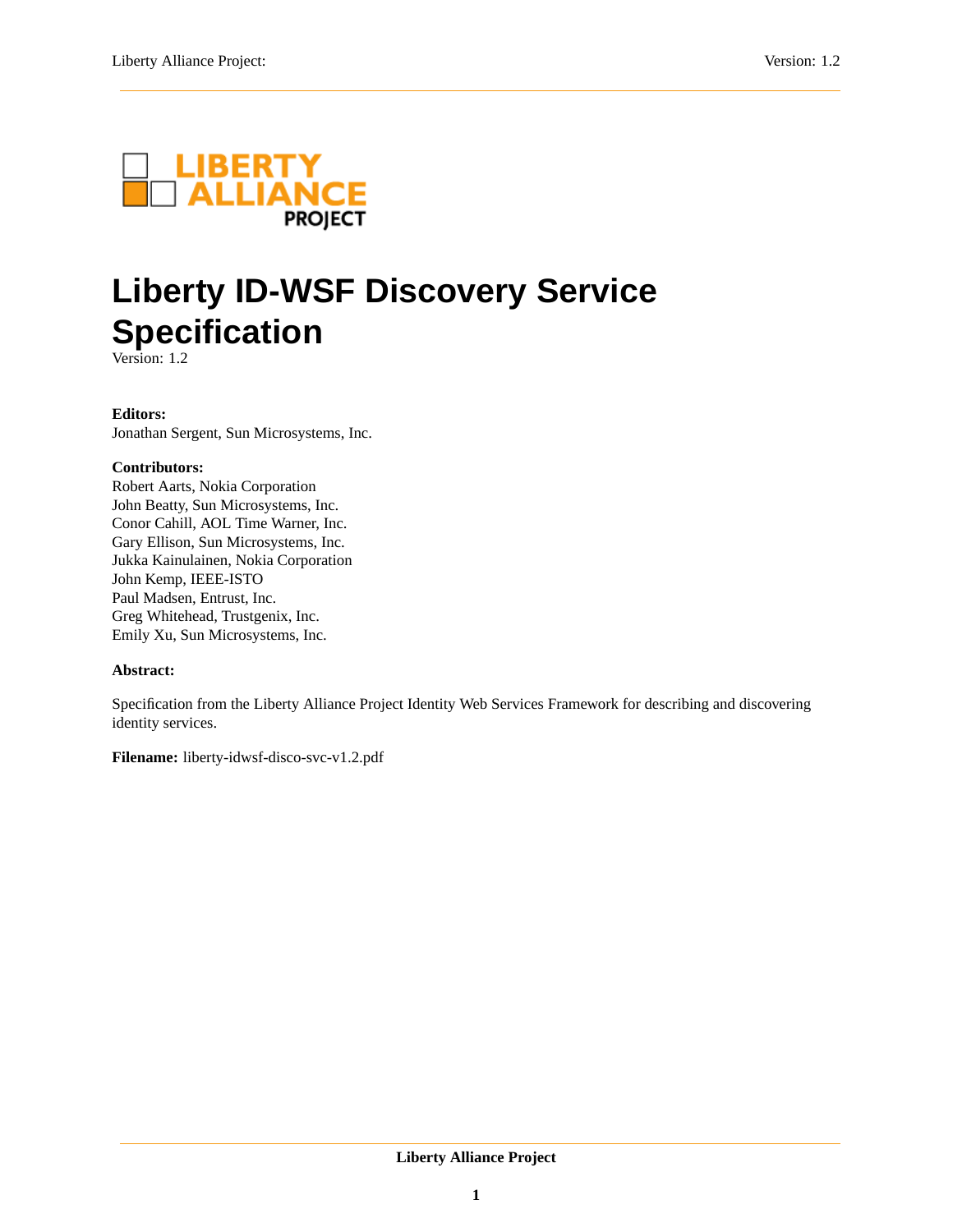#### **Notice**

- This document has been prepared by Sponsors of the Liberty Alliance. Permission is hereby granted to use the
- document solely for the purpose of implementing the Specification. No rights are granted to prepare derivative works
- of this Specification. Entities seeking permission to reproduce portions of this document for other uses must contact
- the Liberty Alliance to determine whether an appropriate license for such use is available.
- Implementation of certain elements of this document may require licenses under third party intellectual property
- rights, including without limitation, patent rights. The Sponsors of and any other contributors to the Specification are
- not, and shall not be held responsible in any manner for identifying or failing to identify any or all such third party
- intellectual property rights. **This Specification is provided "AS IS", and no participant in the Liberty Alliance**
- **makes any warranty of any kind, express or implied, including any implied warranties of merchantability,**
- **non-infringement of third party intellectual property rights, and fitness for a particular purpose.** Implementors
- of this Specification are advised to review the Liberty Alliance Project's website [\(http://www.projectliberty.org/\)](http://www.projectliberty.org/) for information concerning any Necessary Claims Disclosure Notices that have been received by the Liberty Alliance
- Management Board.
- Copyright © 2004-2005 ADAE; Adobe Systems; America Online, Inc.; American Express Company; Avatier
- Corporation; Axalto; Bank of America Corporation; BIPAC; Computer Associates International, Inc.; DataPower
- Technology, Inc.; Diversinet Corp.; Enosis Group LLC; Entrust, Inc.; Epok, Inc.; Ericsson; Fidelity Investments;
- Forum Systems, Inc. ; France Telecom; Gamefederation; Gemplus; General Motors; Giesecke & Devrient GmbH;
- Hewlett-Packard Company; IBM Corporation; Intel Corporation; Intuit Inc.; Kantega; Kayak Interactive; MasterCard
- International; Mobile Telephone Networks (Pty) Ltd; NEC Corporation; Netegrity, Inc.; NeuStar, Inc.; Nippon
- Telegraph and Telephone Corporation; Nokia Corporation; Novell, Inc.; NTT DoCoMo, Inc.; OpenNetwork; Oracle
- Corporation; Ping Identity Corporation; Royal Mail Group plc; RSA Security Inc.; SAP AG; Senforce; Sharp
- Laboratories of America; Sigaba; SmartTrust; Sony Corporation; Sun Microsystems, Inc.; Telefonica Moviles, S.A.;
- Trusted Network Technologies.; Trustgenix; UTI; VeriSign, Inc.; Vodafone Group Plc. All rights reserved.
- Liberty Alliance Project
- Licensing Administrator
- c/o IEEE-ISTO
- 445 Hoes Lane
- Piscataway, NJ 08855-1331, USA
- info@projectliberty.org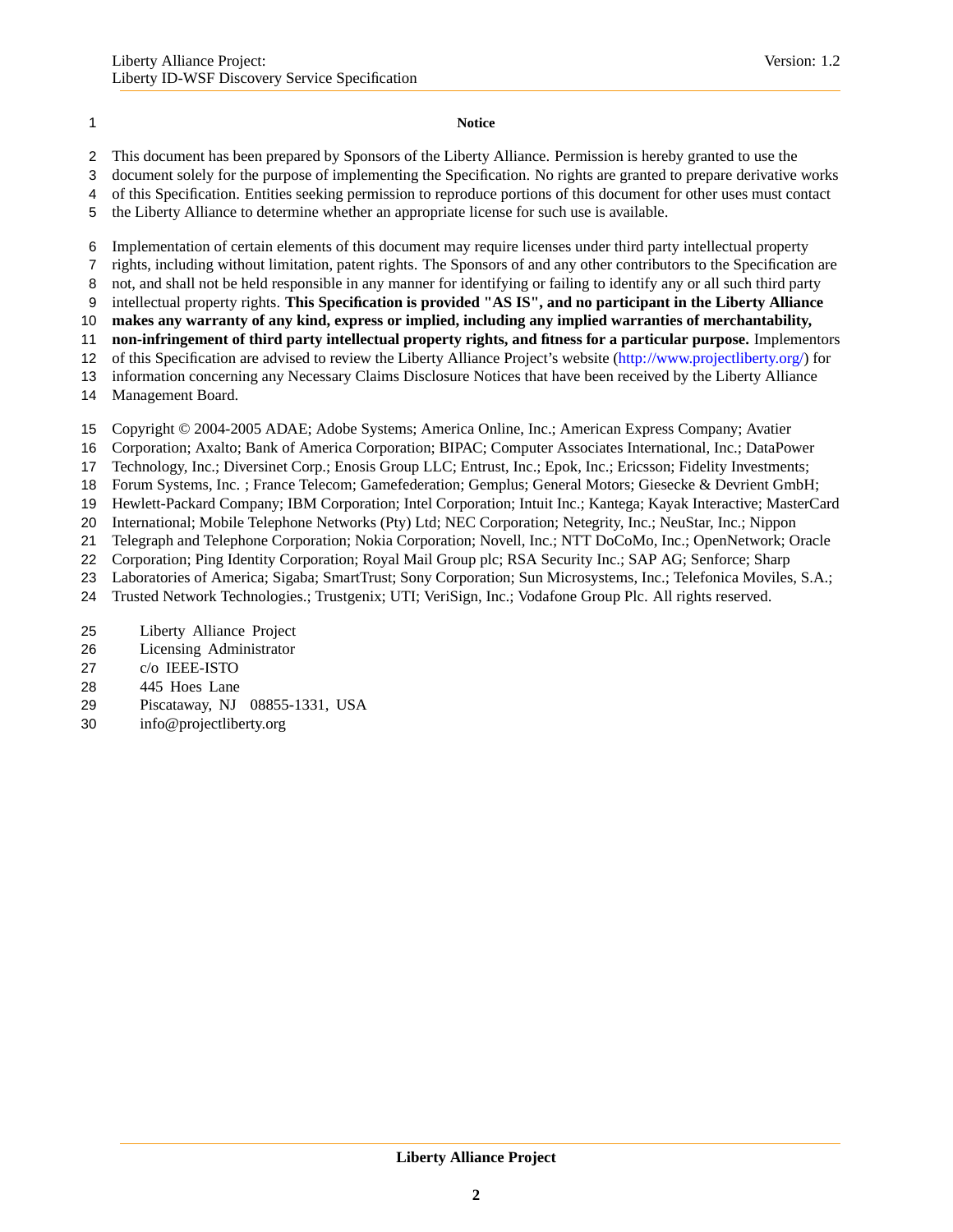### **Contents**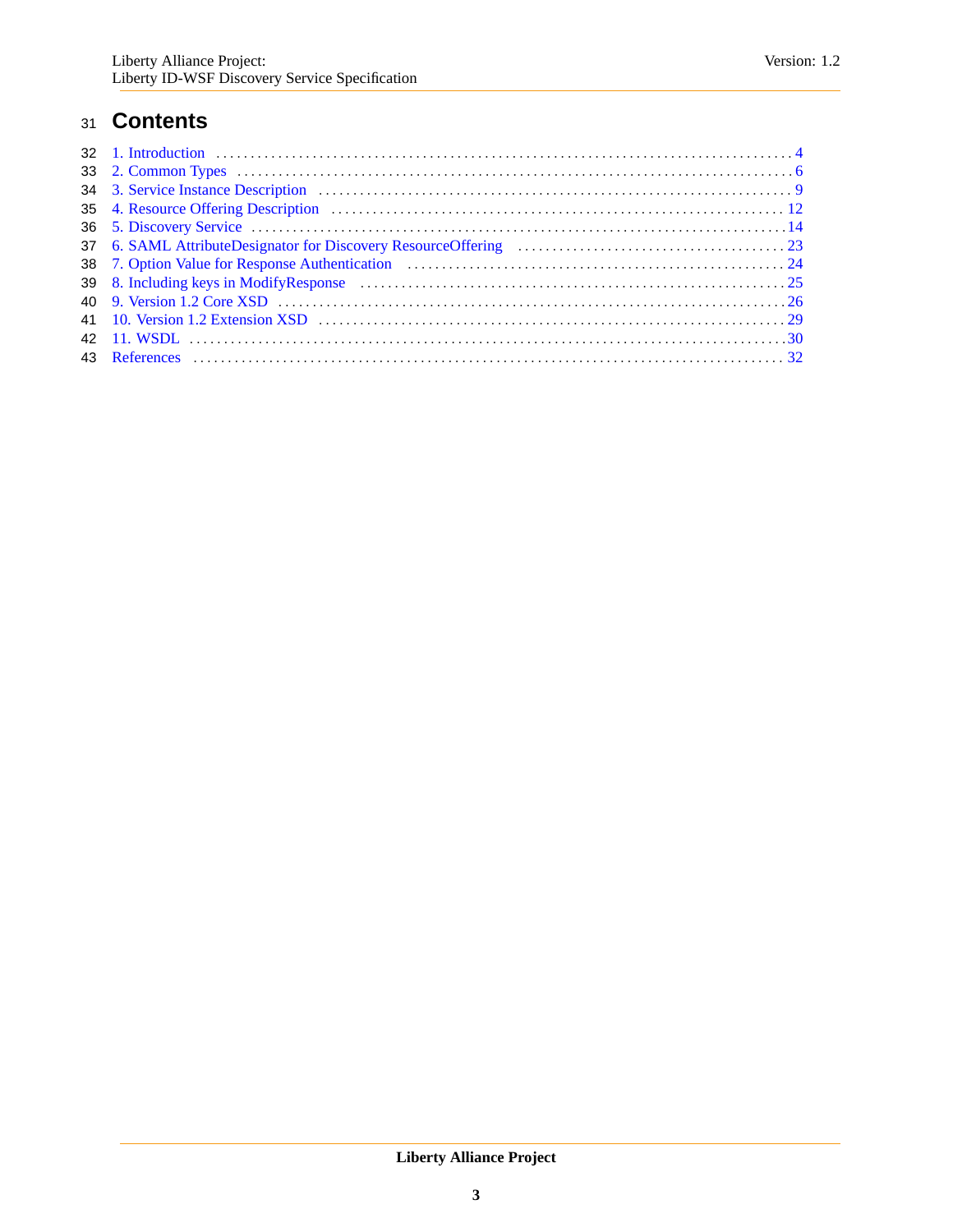<span id="page-3-0"></span> This specification defines a framework for describing and discovering identity services. A conceptual model with terminology is first provided to set the context for the rest of the specification.

# <span id="page-3-1"></span>**1.1. Conceptual Model and Terminology**

 An *identity service* is an abstract notion of a web service that acts upon some resource to either retrieve information about an identity, update information about an identity, or perform some action for the benefit of some identity.

There are different types of identity services, each of which has a unique *service type*, identified by a URI. This

service type identifier maps to exactly one *abstract WSDL* definition of a service, which contains the wsdl:types,

wsdl:message, and wsdl:portType elements of a WSDL 1.1 description. An example of a service type is a

"calendar service," which could be identified by a URI such as *urn:example:services:calendar*.

 A service instance is the physical instantiation of a particular type of identity service. A service instance maps to a *concrete WSDL* document (which includes at least the wsdl:binding, wsdl:service, and wsdl:port elements) that contains the *protocol endpoint* and additional information necessary for a client to communicate with the particular service instance (e.g., this information may include security policy information). Each service instance is hosted by

some provider, which is identified by a URI. An example of a service instance is a SOAP-over-HTTP endpoint offering

a calendar service.

A service instance exposes a protocol interface to a set of resources. A *resource* in this specification is either data

related to some identity or a service acting for the benefit of some identity. An example of a resource is a calendar

containing appointments for a particular identity. When a client sends a request message to a service instance, it

includes the resource identifier (i.e., a URI) for the resource it wishes the service instance to act upon.

 A resource commonly has access control policies associated with it. These access control policies are typically under the purview of the entity or entities associated with the resource (in common language, the entity or entities could be

said to "own" the resource). The access control policies on a resource must be enforced by the service instance.

 The discovery service defined here is not intended to be exclusive. Some identity services meeting the conceptual model may be exposed via other discovery mechanisms. For example, [\[LibertyPAOS\]](#page-31-1) defines an equivalent discovery mechanism.

### **1.2. Scope**

- This specification contains:
- Schemas for service instance enumeration and resource offering description.
- Specification of a discovery service that facilitates discovery and invocation of resource offerings.
- A SAML (see [\[SAMLCore\]\)](#page-31-2) attribute designator so that a resource offering for the discovery service itself can be
- conveyed via SAML assertions.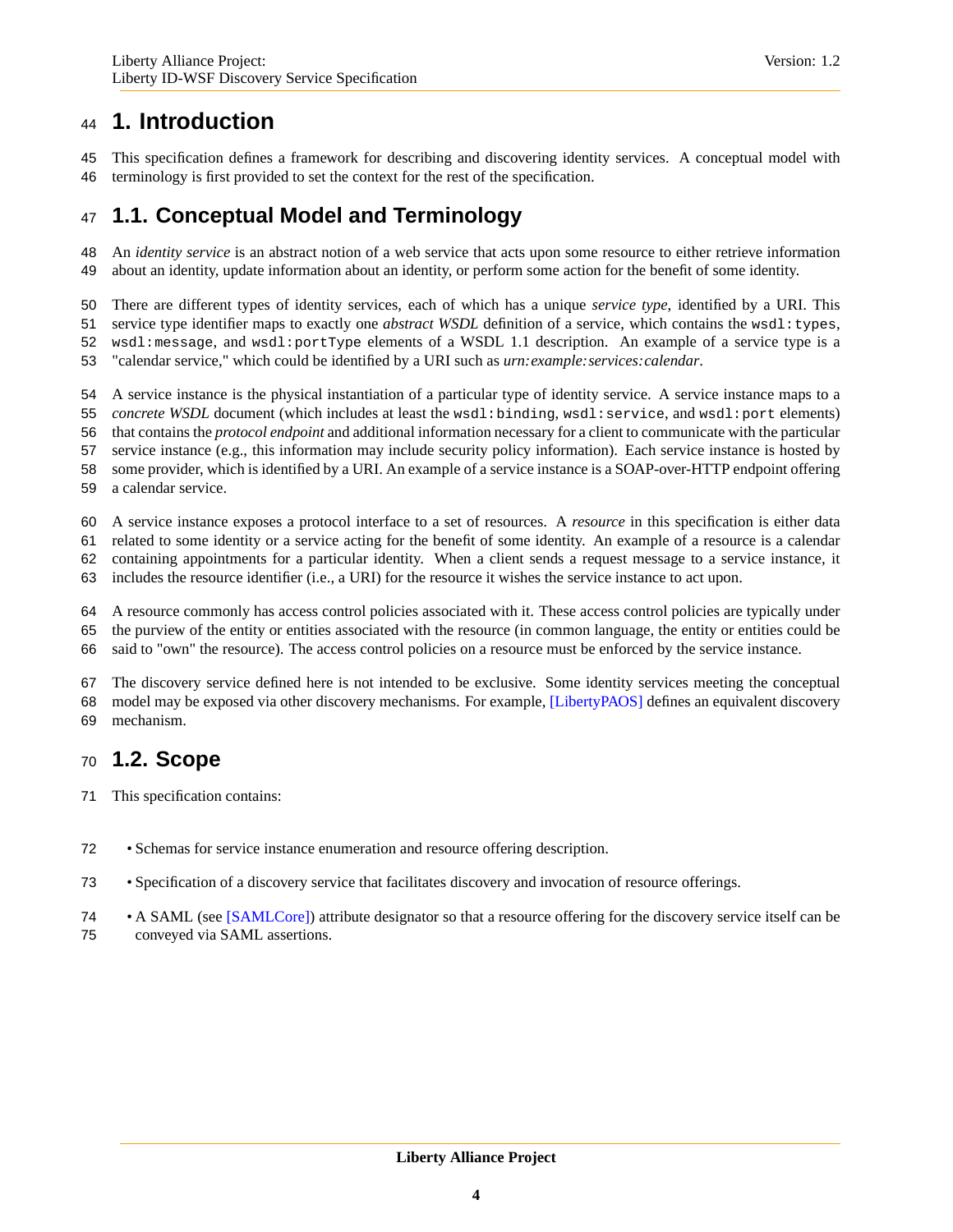### **1.3. Notation and Conventions**

- This specification uses schema documents conforming to W3C XML Schema (see [\[Schema1\]\)](#page-31-3) and normative text to describe the syntax and semantics of XML-encoded messages.
- The key words "MUST", "MUST NOT", "REQUIRED", "SHALL", "SHALL NOT", "SHOULD", "SHOULD NOT", "RECOMMENDED", "MAY", and "OPTIONAL" in this document are to be interpreted as described in RFC 2119.
- These keywords are thus capitalized when used to unambiguously specify requirements over protocol and application
- features and behavior that affect the interoperability and security of implementations. When these words are not
- capitalized, they are meant in their natural-language sense.
- The following namespaces are referred to in this document:
- The prefix disco: stands for the Discovery Service namespace. This namespace is the default for instance fragments, type names, and element names in this document. In schema listings, this is the default namespace
- and no prefix is shown.
- The prefix ds11: stands for the Discovery Service 1.1 extensions namespace. This namespace is used for new elements that were added in version 1.1 of this specification for use in Extension elements from the base schema.
- The prefix wsdl: stands for the primary WSDL namespace (http://schemas.xmlsoap.org/wsdl/).
- The prefix wsdlsoap: stands for the namespace of the WSDL-SOAP binding (http://schemas.xmlsoap.org/wsdl/soap/).
- 92 The prefix xs: stands for the W3C XML schema namespace (http://www.w3.org/2001/XMLSchema).
- The prefix xsi: stands for the W3C XML schema instance namespace (http://www.w3.org/2001/XMLSchema-instance).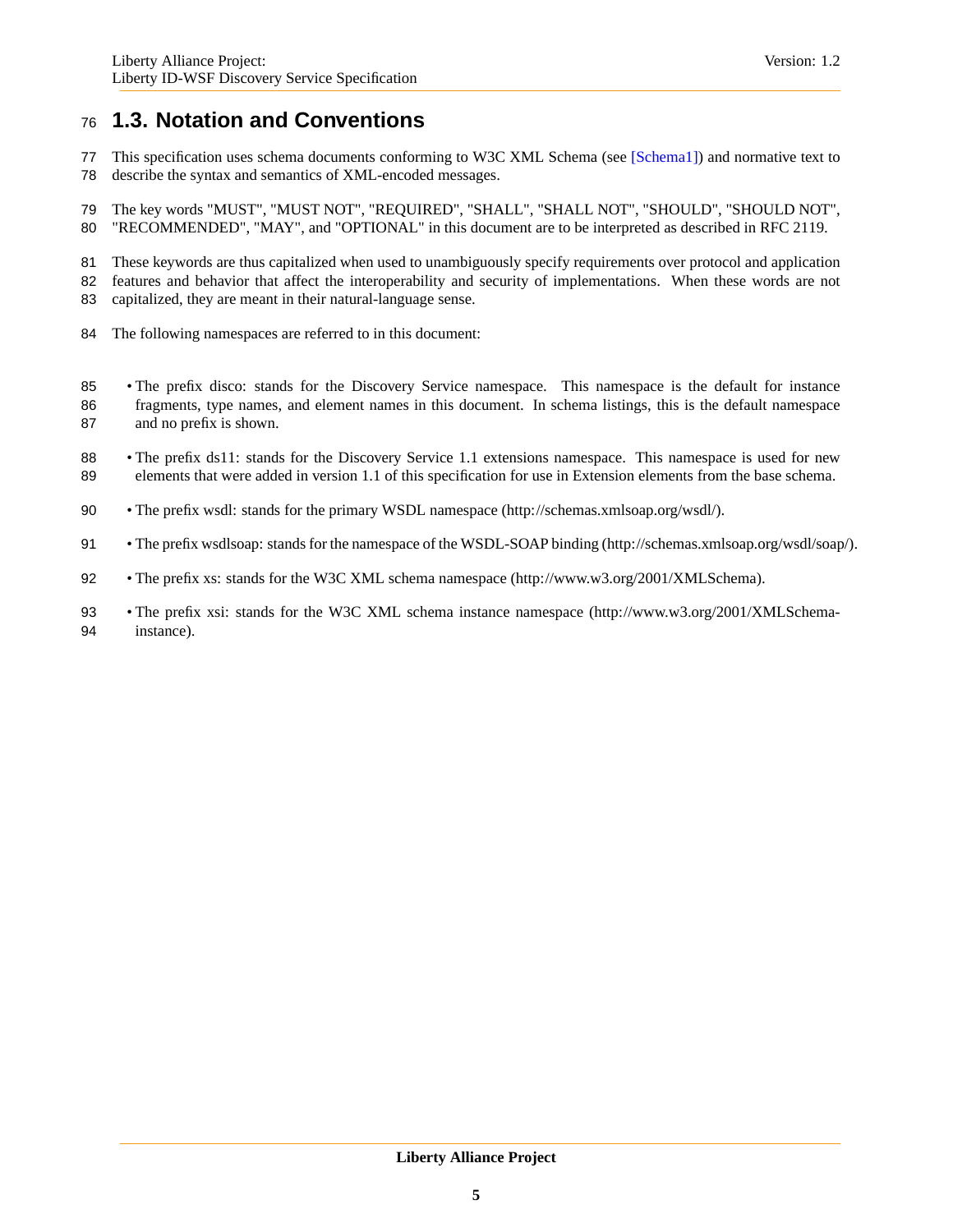# <span id="page-5-0"></span>**2. Common Types**

Several XML Schema ComplexType and element declarations are used throughout this specification.

### **2.1. ServiceType**

 The ServiceType element is used to identify a service type. This URI needs be constant across all implementations of a service to enable interoperability. Therefore, it is RECOMMENDED that this URI be the same as the targetNamespace URI of the abstract WSDL description for the service.

```
101 <xs:element name="ServiceType" type="xs:anyURI"/>
102
```
Some example of possible ServiceType URIs:

 105 urn:liberty:disco:2003-08<br>106 urn:liberty:id-sis-pp:200 urn:liberty:id-sis-pp:2003-08 http://example.com/my-service-wsdl-ns http://example.com/wsdl/my-serv ice.wsdl 

# **2.2. ResourceID**

 The ResourceID element contains a URI used to identify a particular resource. Resource identifiers can be registered with the discovery service. Queries on the discovery service return the resource identifiers of matching resources

(along with a service instance description that describes how to access the resource). The format of resource IDs will

vary from service instance to service instance. Clients should never need to construct resource IDs; clients will obtain

them from the discovery service.

116 The following constraints are imposed on the acceptable values for ResourceID:

117 • It MUST not be a relative URI (see [\[RFC2396\].](#page-31-4))

• The resource URI SHOULD contain a domain name which is owned by the provider hosting the resource.

• If a resource is exposed via multiple ResourceOffering elements (for example, if there are multiple service

instances used as a front end to the same data), all such ResourceOffering elements SHOULD have the same

ResourceID value.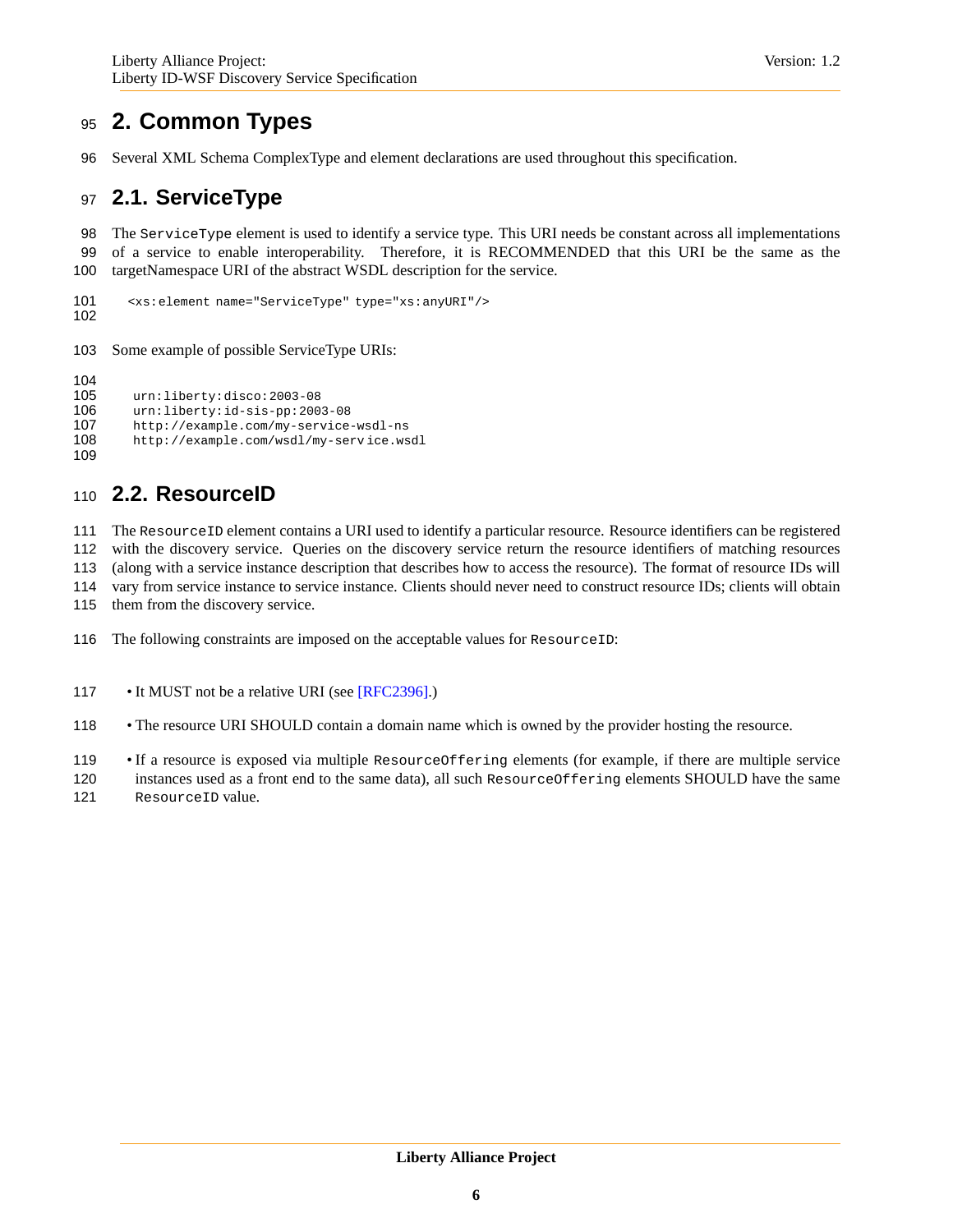One special value of ResourceID is defined: "urn:liberty:isf:implied-resource". This resource identifier is to be used in circumstances where the resource in question is implicitly identified because there is only one resource that could

be operated upon at the service instance being contacted. In some circumstances, the use of this resource identifier can

eliminate the need for contacting the discovery service to access the resource. (See [\[LibertyPAOS\]](#page-31-1) for some example

uses.)

 The ResourceID element is optional (minOccurs="0"). If the ResourceID element is not present, the message should be processed the same way as if the ResourceID element was present and its value was "urn:liberty:isf:implied- resource". Note that in version 1.0 of this specification ResourceID was not optional and so older implementations may not process messages which have omitted ResourceID instead of including it with this value.

```
132 <xs:complexType name="ResourceIDType">
133 <xs:simpleContent><br>134 <xs:extension bas
           134 <xs:extension base="xs:anyURI">
135 <xs:attribute name="id" type="xs:ID" use="optional"/>
136 </xs:extension>
137 </xs:simpleContent>
138 </xs:complexType>
139
       140 <xs:complexType name="EncryptedResourceIDType">
141 <xs:sequence>
           142 <xs:element ref="xenc:EncryptedData"/>
143 <xs:element ref="xenc:EncryptedKey"/>
144 </xs: sequence>
145 </xs:complexType>
146
       147 <xs:element name="ResourceID" type="ResourceIDType"/>
148 <xs:element name="EncryptedResourceID" type="EncryptedResourceIDType"/>
149
150 \leq l - 1151 if not present, equivalent to
152 <ResourceID>urn:liberty:isf:implied-resource</Resource ID>
153 (see specification text for details)
154 -->
155
156 <xs:group name="ResourceIDGroup">
157 <xs:sequence>
           158 <xs:choice minOccurs="0" maxOccurs="1">
159 <xs:element ref="ResourceID"/>
160 <xs:element ref="EncryptedResourceID"/>
161 </xs:choice>
162 \langle x s : \text{sequence} \rangle<br>163 \langle x s : \text{aroup} \rangle</xs:group>
164
165
166 Some examples of possible resource IDs are:
```

```
167
168 http://example.com/disco/d0CQF8elJTDLmzEo<br>169 http://profile-provider.com/profiles/14m0
          http://profile-provider.com/profiles/14m0B82k15csaUxs
170 urn:liberty:isf:implied-resource
171
```
### **2.3. EncryptedResourceID**

 The schema also defines an element EncryptedResourceID for the transport of obfuscated resource identifiers. The EncryptedResourceID contains a ResourceID that has been encrypted using XML encryption, and an encrypted key that was used to encrypt the ResourceID. Use of EncryptedResourceID is often necessary for privacy reasons.

If a non-predictable nonce is used for the EncryptedKey, each discovery service client will get a different identifier.

This will prevent discovery service clients from colluding with other discovery service clients about the identity of the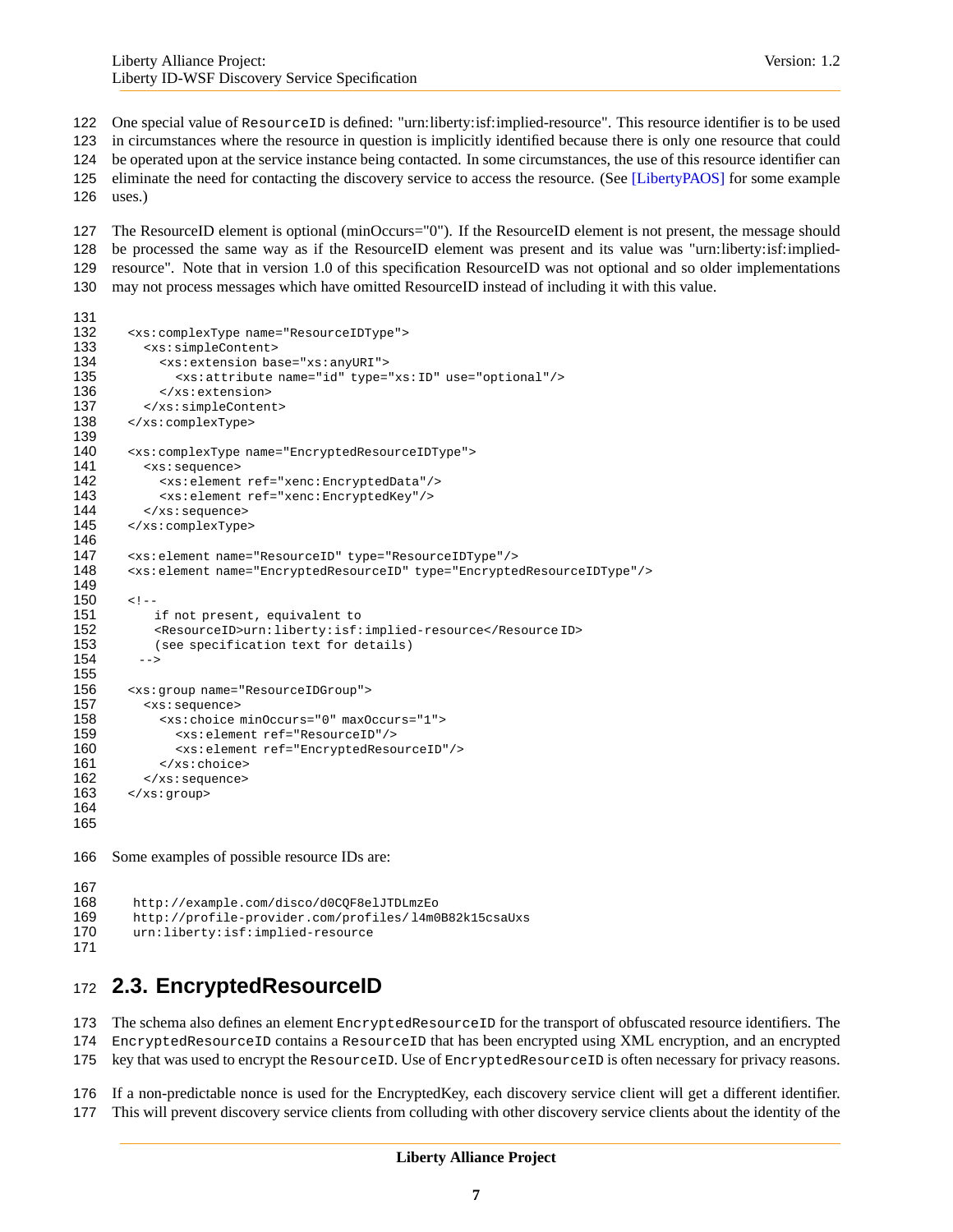- Principal on the basis of the ResourceID for one of the Principal's services. (Note that strictly speaking, the key does not need to be a nonce, rather just unique for each client.)
- 180 The xenc: EncryptedData, when successfully decrypted, MUST contain a ResourceID element.
- 181 The xenc: EncryptedData MUST be encrypted using the xenc: EncryptedKey that is present in the same element.
- The key used to encrypt the key in xenc:EncryptedKey MUST be the public key of the provider that hosts the resource.
- [\[LibertyMetadata\]](#page-31-5) defines a mechanism to retrieve the provider's public key if the Provider ID is known; the Provider ID is available in the resource's service instance description (see [Section 3\)](#page-8-0). [\[LibertyMetadata\]](#page-31-5) can also be used to ensure that the encryption algorithm being used is supported by both parties.
- The xenc:EncryptedKey MUST exhibit nonce-like semantics, so that it does not circumvent the privacy require-189 ment that the EncryptedResourceID mechanism is intended to address. However, an xenc: EncryptedKey MAY be used multiple times with the same client, so long as the same encrypted identifier is never delivered to 191 more than one party.
- Because the xenc:EncryptedKey element is used for key transport, the xenc:Algorithm attribute of the 193 xenc: EncryptionMethod element must be one of the URIs designated for key transport as defined in [\[xmlenc-](#page-31-6)[core\].](#page-31-6)

### **2.4. Status Codes**

- The following status code QNames are defined in the Discovery Service namespace:
- *OK*: message processing succeeded
- *Failed*: general failure code
- *RemoveEntry*: an entry being removed does not exist
- *Forbidden*: the request was denied based on policy
- *NoResults*: no results could be found
- *Directive*: a directive was supplied in InsertEntry that was not understood or not supported

 These QNames are expected to appear in the "code" attribute of Status elements used in Discovery Service protocol messages. Specific uses for the status codes are defined in the processing rules for individual messages. The "ref" attribute on the Status element is not used in this specification, so it MUST not appear on Status elements in Discovery Service protocol messages. The contents of the "comment" attribute are not defined by this specification, but it may be used for additional descriptive text intended for human consumption (for example, to carry information

that will aid debugging).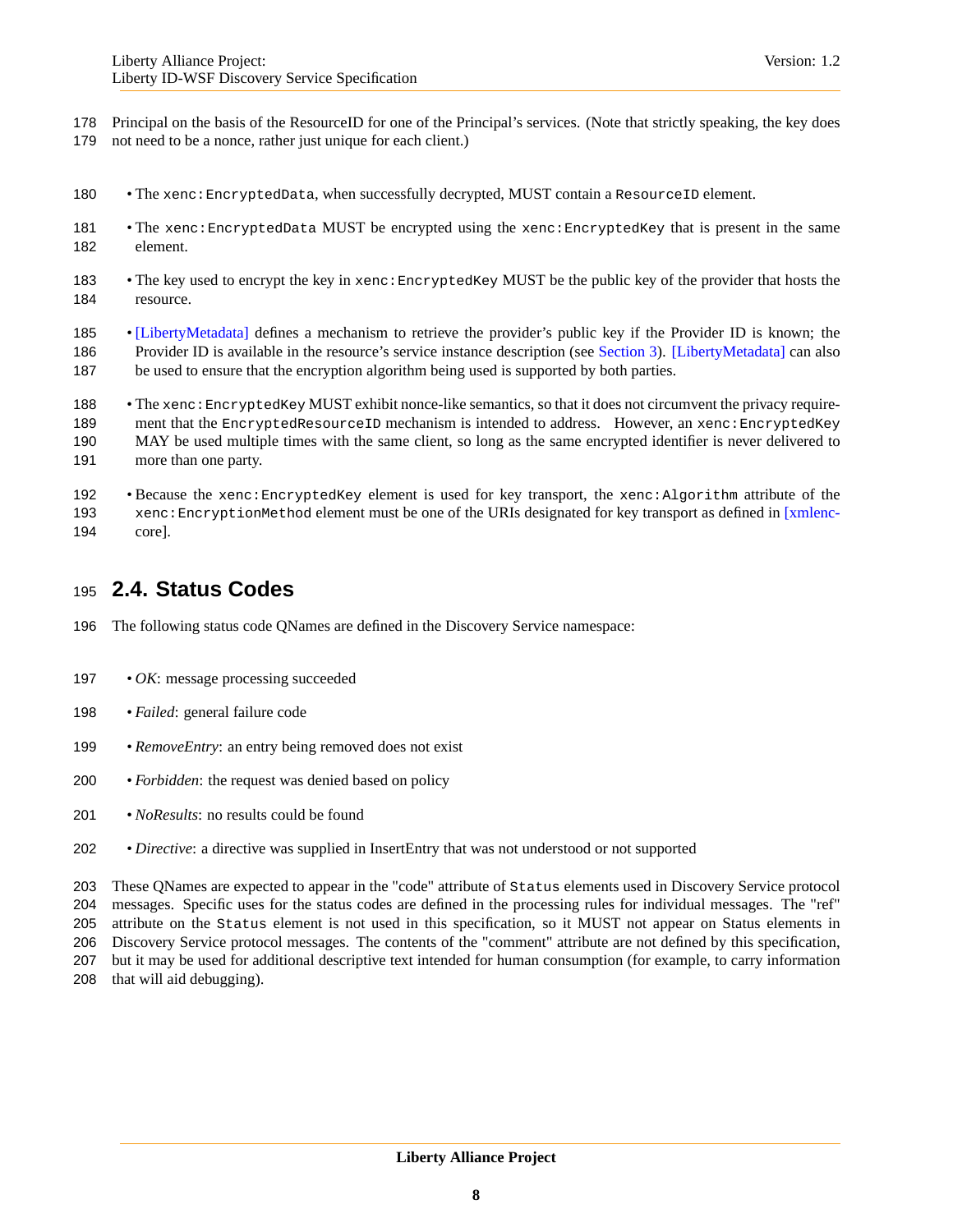### <span id="page-8-0"></span>**3. Service Instance Description**

 A service instance is a running web service at a distinct protocol endpoint. Information about service instances needs to be communicated in various contexts. For example, the Discovery Service defined in this specification is an identity service which provides an enumeration of resource offerings (each of which includes a service instance description). This specification defines a schema for service instance description that can be used in a variety of protocol interactions. Note that this description schema does not replace WSDL; rather, it is to be used in conjunction with WSDL. In essence, it wraps WSDL with additional information and allows for enumeration of various service instances described with WSDL.

```
217 <xs:complexType name="DescriptionType">
218 <xs:sequence>
219 <xs:element name="SecurityMechID" type="xs:anyURI" minOccurs="1" maxOccurs="unbounded"/>
220 <xs:element name="CredentialRef" type="xs:IDREF" minOccurs="0" maxOccurs="unbounded"/>
221 <xs:choice><br>222 <xs:group
             222 <xs:group ref="WsdlRef"/>
223 <xs:group ref="BriefSoapHttpDescription"/>
224 </xs:choice><br>225 </xs:sequence>
         225 </xs:sequence>
226 <xs:attribute name="id" type="xs:ID" use="optional"/>
227 </xs:complexType>
228
229 <xs:complexType name="ServiceInstanceType">
230 <xs:sequence>
231 <xs:element ref="ServiceType"/>
232 <xs:element name="ProviderID" type="md:entityIDType"/>
           233 <xs:element name="Description" type="DescriptionType" minOccurs="1" maxOccurs="unbounded"/>
234 </xs:sequence>
235 </xs:complexType>
236
```
 ServiceType contains the URI defining the type of service this service instance implements. Because ServiceType 238 maps one-to-one with abstract WSDL (see [Section 1.1\)](#page-3-1), the ServiceType element enables a potential requester to know the abstract WSDL implemented by the service instance.

 ProviderID contains the URI of the provider of the service instance. This is useful for resolving metadata (e.g., trust metadata) necessary for invoking the service instance. Note that a single physical provider may have multiple provider IDs. At registration time, the provider can ensure that the ServiceInstance element contains the appropriate ProviderID element given the context (for example, based on the circle of trust that the discovery service instance is in). ProviderID MUST correspond with the constraints for the entityIDType data type as specified in [\[LibertyMetadata\].](#page-31-5)

 The Description element contains the necessary concrete service description (see [Section 1.1\)](#page-3-1) is included in the Description via a choice between a WsdlRef group (which references an external concrete WSDL resource) or a BriefSoapHttpDescription group (which provides inline the information necessary to invoke basic SOAP-over- HTTP-based service instances without using WSDL). The BriefSoapHttpDescription group MUST be chosen if and only if it is possible to logically compute the concrete WSDL from the abstract WSDL (as referred to by the service type URI) and the information contained in the BriefSoapHttpDescription. (See [Section 3.2](#page-9-0) below.) Otherwise, the WsdlRef group must be used. The purpose of having the BriefSoapHttpDescription choice is to ease the burden of ServiceInstance processors from having to retrieve and parse WSDL in common cases.

 The Description contains an optional *id* attribute. The id attribute need not be specified unless it is necessary to refer to the description elsewhere. In particular, it may be needed to refer to a particular Description from a directive 256 (see [Section 5.2.1.1\)](#page-18-0) in the Modify request.

257 The Description contains one or more SecurityMechID URIs. These URIs identify the security mechanisms sup-

ported by the service instance. Other specifications, such as [\[LibertySecMech\]](#page-31-7) define the actual security mechanisms

- along with their identifiers. These security mechanisms refer to the way a web service client authenticates to the web
- service provider. The service instance description SHOULD list of all of the security mechanisms that the service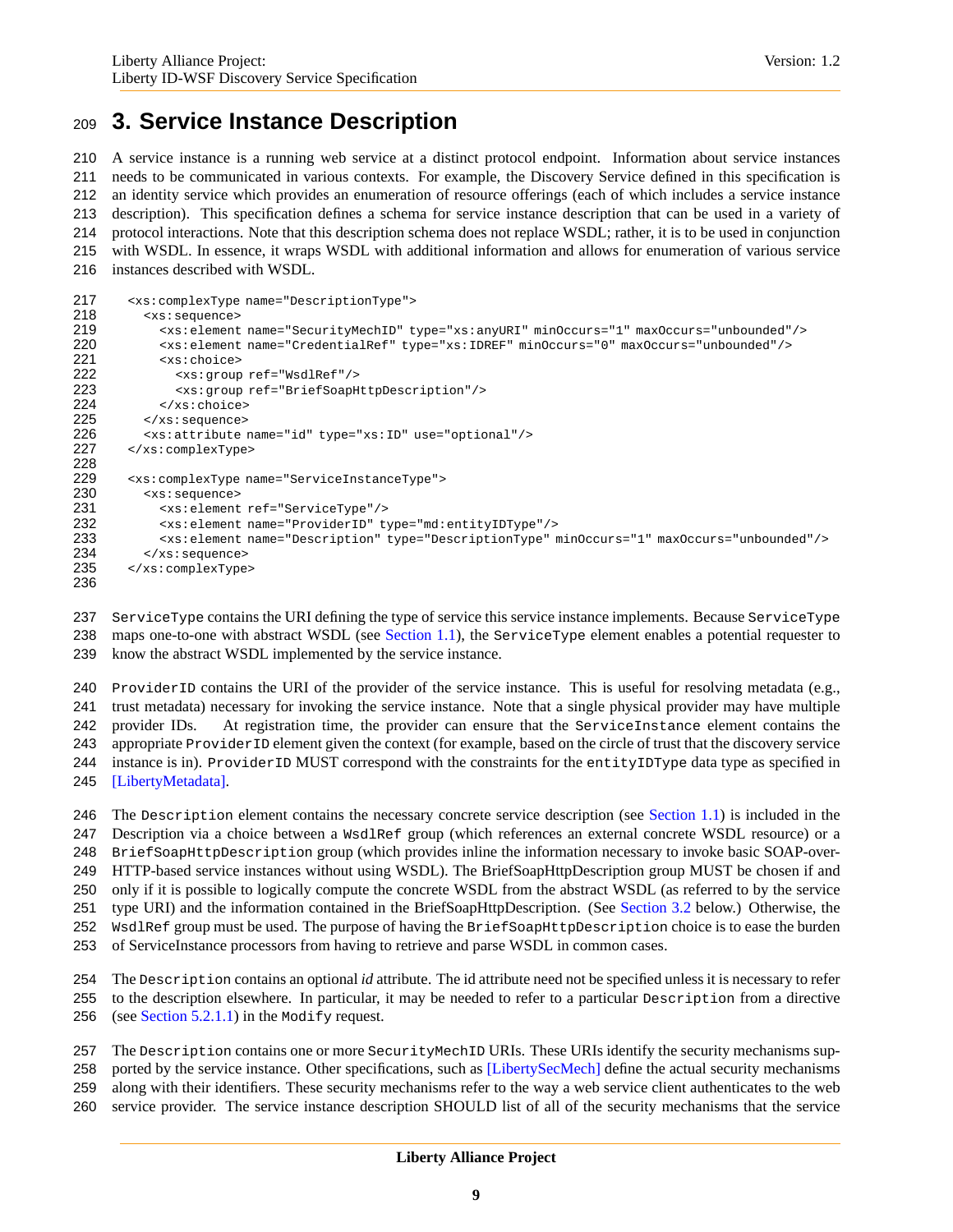instance supports. The client SHOULD pick the first mechanism (in the order listed) that it supports; the description

SHOULD list them in order of preference, to avoid situations where the client fails to gain access to the service because

it picked the wrong security mechanism.

 The Description may also contain CredentialRef elements. These elements refer to security credentials (which are contained elsewhere; see [Section 5.1.2\)](#page-14-0) which the client may need in order to invoke the service using the given security mechanism.

 Multiple Description elements are allowed in case the WSDL binding varies between security mechanisms. (For example, many web servers will require a different endpoint URI to be used for SOAP/HTTP clients authenticating using client TLS certificates than for clients which do not authenticate using client TLS certificates.) Any single SecurityMechID URI MUST NOT appear in more than one Description in a particular service instance description. In other words, each service instance may only specify one WSDL binding per supported security mechanism. The descriptions SHOULD appear in the order of the service's preference, and the client SHOULD use the first description in the list that it is capable of accessing.

# **3.1. WsdlRef Group**

 WsdlURI provides a URI to a WSDL resource containing the service description. This must be concrete WSDL 276 (see [Section 1.1\)](#page-3-1), not abstract WSDL (see Section 1.1). The ServiceNameRef references a wsdl:service element within the WSDL resource such that ServiceNameRef is equal to the wsdl:name attribute of the proper wsdl:service element. The specified ServiceNameRef MUST refer to a wsdl:service that implements bindings to the portTypes defined by the ServiceType URI. The processor of the ServiceInstance chooses the 280 proper wsdl: service element by this means. The specified WSDL resource MUST contain a wsdl: service with 281 a wsdl:name attribute equal to the specified ServiceNameRef.

```
282 < xs: group name="WsdlRef"><br>283 < xs: sequence>
          283 <xs:sequence>
284 <xs:element name="WsdlURI" type="xs:anyURI"/>
285 <xs:element name="ServiceNameRef" type="xs:QName"/>
286 </xs:sequence><br>287 </xs:group>
        </xs:group>
288
289 An example service instance description using a WSDL reference is:
290
291 <ServiceInstance xmlns="urn:liberty:disco:2003-08">
```

```
292 <ServiceType>http://example.com/wsdl/my-service.wsdl</ServiceType><br>293 <ProviderID>http://example.com/</ProviderID>
            293 <ProviderID>http://example.com/</Pr oviderID>
294 <Description>
295 <SecurityMechID>urn:liberty:security:2003-0 8:TLS:null</SecurityMechID>
296 <SecurityMechID>urn:liberty:security:2005-02: TLS:X509</SecurityMechID>
297 < WsdlURI>http://example.com/wsdl/my-service.wsdl</br/>/WsdlURI>298 < ServiceNameRef xmlns:m="http://example.com/wsdl/my-service
               298 <ServiceNameRef xmlns:m="http://example.com/wsdl/my-service.wsdl">
299 m:MyService</ServiceNameRef>
300 </Description>
301 </ServiceInstance>
302
```
# <span id="page-9-0"></span>**3.2. BriefSoapHttpDescription Group**

 The information contained in this group is sufficient for making invocations for some service instances. In other words, the information contained in this group together with the abstract WSDL specified by the ServiceType URI is sufficient to logically compute concrete WSDL with the rule set specified below. If the service instance exposes an endpoint that is different from the logically generated concrete WSDL, the WsdlRef group MUST be used instead.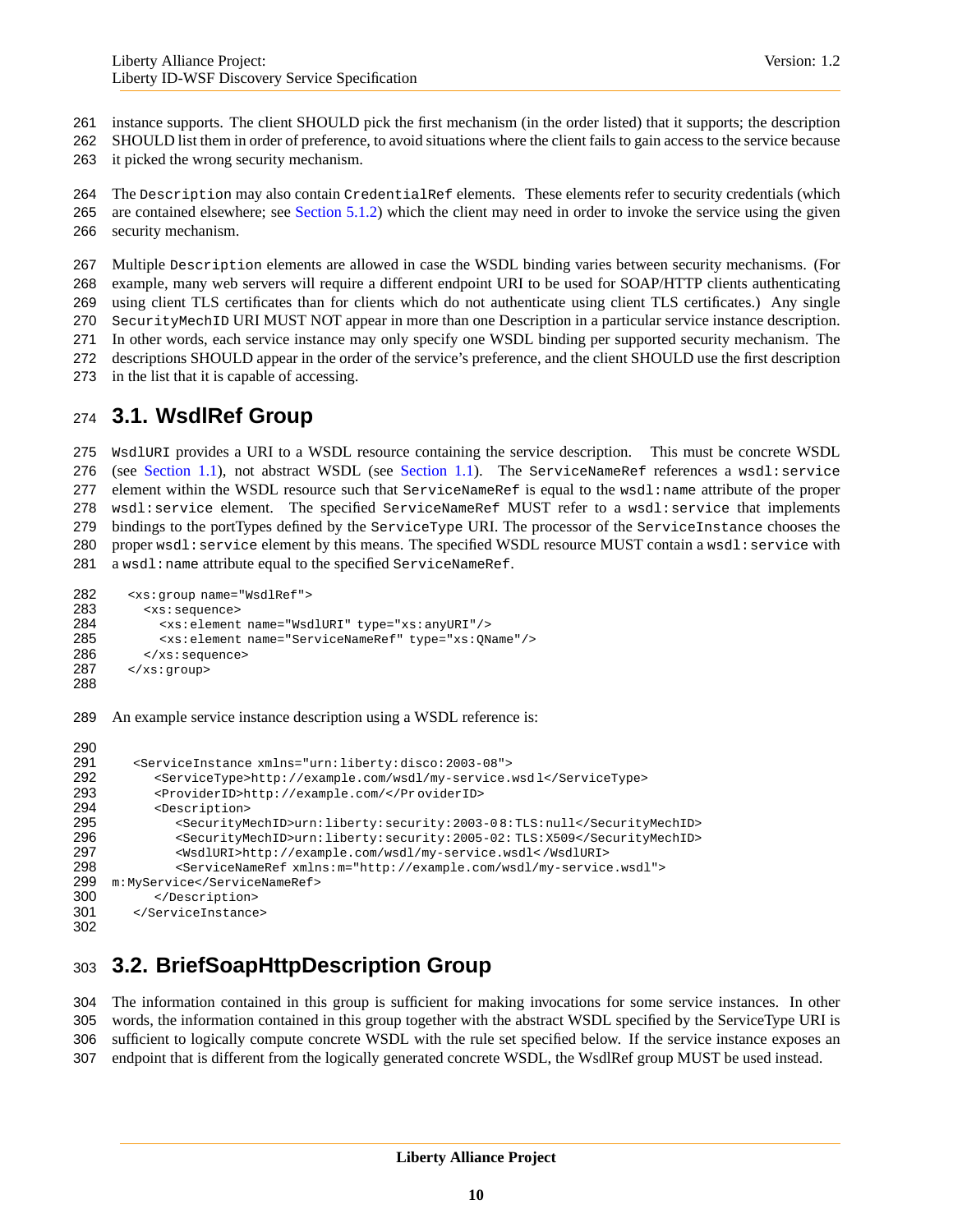- Endpoint contains the URI of the SOAP-over-HTTP endpoint. The URI scheme MUST be "http" or "https".
- SoapAction contains the equivalent of the wsdlsoap:soapAction attribute of the wsdlsoap:operation element in WSDL-based description.
- 

- Use of this group implies wsdl:binding and wsdl:service elements according to the following rules (i.e., the
- concrete WSDL can be logically computed given the abstract WSDL and the BriefSoapHttpDescription group):
- The wsdl:binding contains a wsdlsoap:binding element. This specifies that the SOAP binding for WSDL is being used.
- The style attribute of the wsdlsoap:binding element is *document*.
- The transport attribute of the wsdlsoap:binding element is *http://schemas.xmlsoap.org/soap/http*.
- The abstract WSDL corresponding to the ServiceType MUST contain a single portType element. The wsdl:binding element provides bindings for the operations specified in this wsdl:portType. Each operation binding includes an input element and an output element, each containing a single wsdlsoap:body element. The
- use attribute of the wsdlsoap:body elements is "literal".
- The soapAction attribute of wsdlsoap:operation is equal to SoapAction if provided, otherwise it is omitted.
- The location attribute of wsdlsoap:address is equal to Endpoint.
- All other optional elements and attributes are not specified and thus default to the SOAP binding of WSDL.

```
324 <xs:group name="BriefSoapHttpDescription"><br>325 <xs:sequence>
325 <xs:sequence>
326 <xs:element name="Endpoint" type="xs:anyURI"/>
327 \timesxs:element name="SoapAction" type="xs:anyURI" minOccurs="0"/><br>328 \times/xs:sequence>
           328 </xs:sequence>
329 \times /xs:group>
330
```
An example ServiceInstance using the BriefSoapHttpDescription is:

| 332 |                                                                              |
|-----|------------------------------------------------------------------------------|
| 333 | <serviceinstance xmlns="urn:liberty:disco:2003-08"></serviceinstance>        |
| 334 | <servicetype>urn:liberty:id-sis-pp:2003-08</servicetype>                     |
| 335 | <providerid>http://profile-provider.com/</providerid>                        |
| 336 | <description></description>                                                  |
| 337 | <securitymechid>urn:liberty:security:2003-08:TLS:null</securitymechid>       |
| 338 | <securitymechid>urn:liberty:security:2005-02:TLS:X509</securitymechid>       |
| 339 | <endpoint>https://soap.profile-provider.com/soap/</endpoint>                 |
| 340 |                                                                              |
| 341 | <description></description>                                                  |
| 342 | <securitymechid>urn:liberty:security:2003-08:ClientTLS:null</securitymechid> |
| 343 | <endpoint>https://soap-auth.profile-provider.com/soap/</endpoint>            |
| 344 |                                                                              |
| 345 |                                                                              |
| 346 |                                                                              |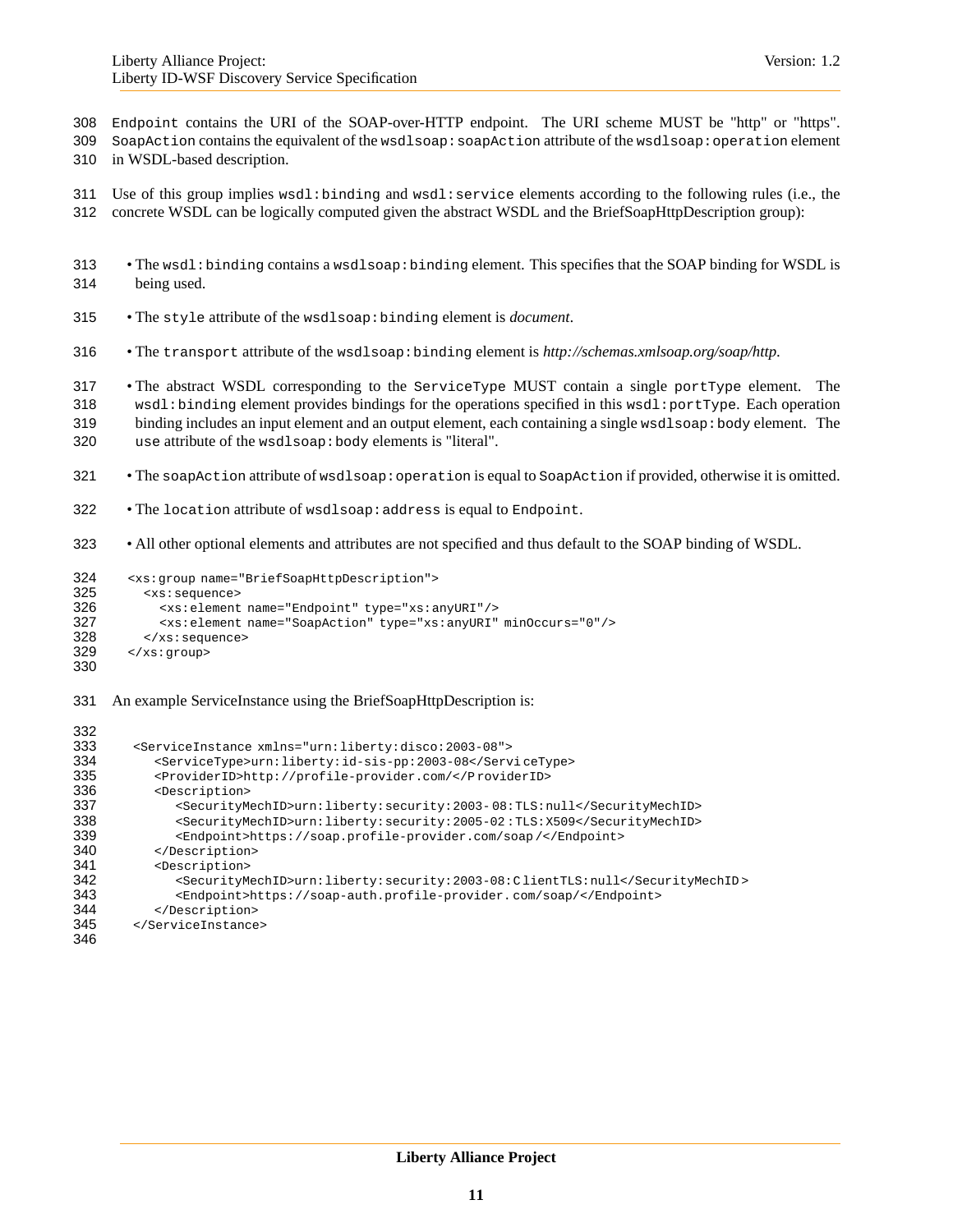### <span id="page-11-0"></span>**4. Resource Offering Description**

 A *resource offering* is the association of a resource and a service instance. This association is necessary as there is a many-to-many relationship between resources and service instances. Typically, a single service instance will serve many resources. For example, a personal profile service provider would typically serve up many profiles behind a single service instance, as having a separate protocol endpoint for each profile would be impractical. Thus, a ResourceOffering element is defined to associate a resource with a service instance that provides access to that resource.

```
354 <xs:element name="ResourceOffering" type="ResourceOfferingType"/><br>355 <xs:complexType name="ResourceOfferingType">
       355 <xs:complexType name="ResourceOfferingType">
356 <xs:sequence>
357 <xs:group ref="ResourceIDGroup"/>
358 <xs:element name="ServiceInstance" type="ServiceInstanceType"/>
            359 <xs:element ref="Options" minOccurs="0"/>
360 <xs:element name="Abstract" type="xs:string" minOccurs="0"/>
361 </xs:sequence>
362 <xs:attribute name="entryID" type="IDType" use="optional"/>
363 </xs:complexType>
364
```
 The ResourceID element provides the URI for the resource that the requester can use in a request to the described ServiceInstance. The EncryptedResourceID MAY appear in place of the ResourceID. Therefore, service instances need to handle the case where the client presents an EncryptedResourceID instead of a ResourceID.

The ServiceInstance contains the description of the service instance that is providing access to the resource.

The Abstract element contains a human-readable description of the resource offering.

 The Options element expresses the "options" available for the resource offering, which provides hints to a potential requester whether certain data or operations may be available with a particular resource offering. For example, an option may be provided stating that home contact information is available. If no Options element is present, it means that the service instance does not advertise whether any options are available (for example, it may be a simple service that is not capable of updating its entry in the discovery service when the available options change, so it avoids listing them at all.) If the Options element is present, but it is empty, it means that the service instance explicitly advertises that none of the options are available.

 The Options element contains zero or more Option elements, each of which contain a URI identifying the particular 378 option. The set of possible URIs for an option element should be defined by the service type  $(e.g., a person profile)$  service specification standardize a set of options). However, one common Option flag related to security and common to ID-WSF services is defined in [Section 7.](#page-23-0)

```
381 <xs:element name="Options" type="OptionsType"/>
382 <xs:complexType name="OptionsType">
383 <xs:sequence>
384 <xs:element name="Option" type="xs:anyURI" minOccurs="0" maxOccurs="unbounded"/><br>385 </xs:sequence>
         385 </xs:sequence>
386 </xs:complexType>
387
```
An example ResourceOffering is:

```
389
390 <ResourceOffering xmlns="urn:liberty:disco:2003-08">
391 <ResourceID>http://profile-provider.com/profiles/l 4m0B82k15csaUxs</ResourceID>
          392 <ServiceInstance xmlns="urn:liberty:disco:2003-08" >
393 <ServiceType>urn:liberty:id-sis-pp:2003-08< /ServiceType>
394 <ProviderID>http://profile-provid er.com/</ProviderID>
395 <Description>
396 <SecurityMechID>urn:liberty:security:2003-08:TLS:nul l</SecurityMechID>
               397 <SecurityMechID>urn:liberty:security:2005-02:TLS:X 509</SecurityMechID>
398 <Endpoint>https://soap.profile-provider.com/soap/</E ndpoint>
```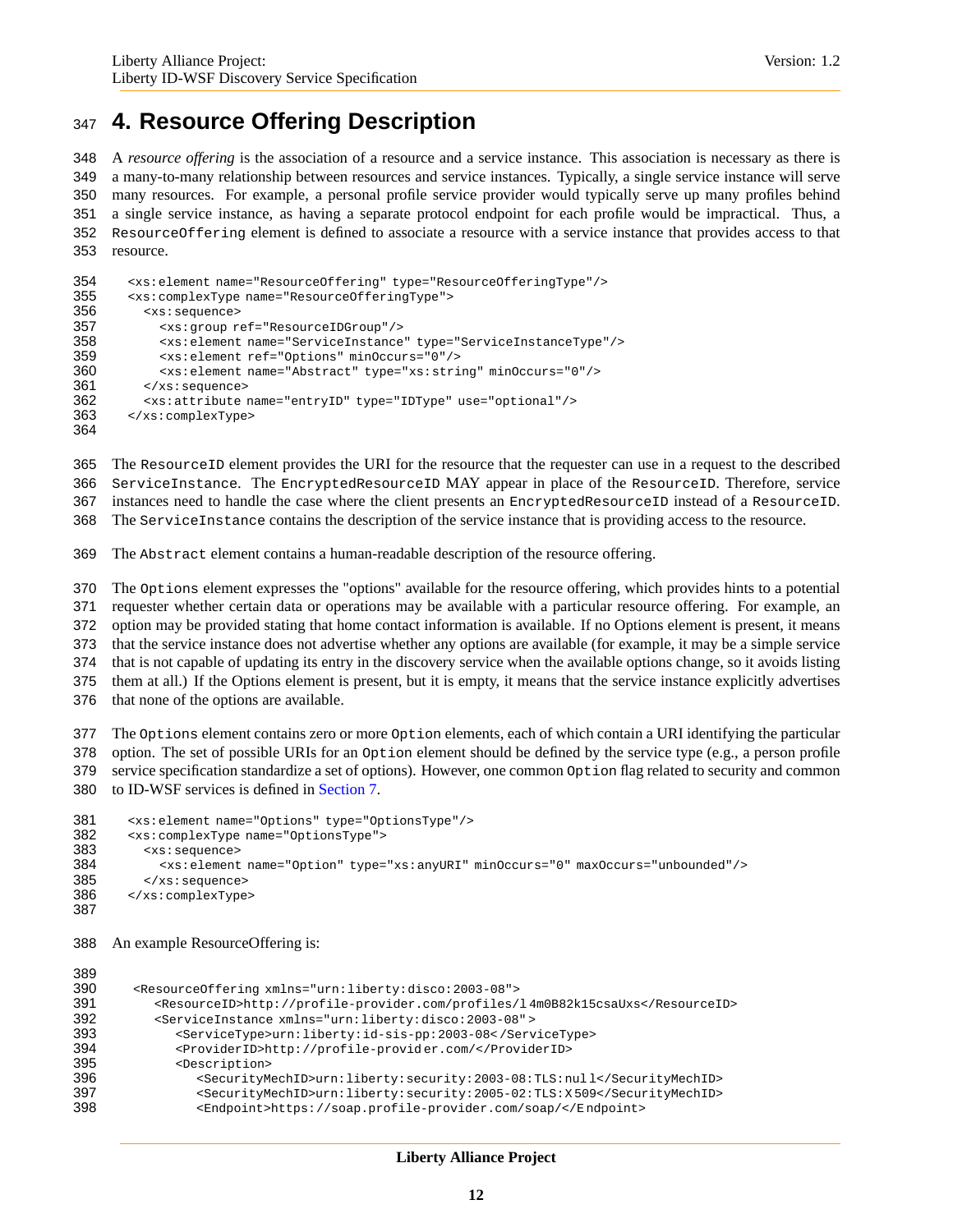| 399 |                                                                              |
|-----|------------------------------------------------------------------------------|
| 400 | <description id="saml-profile-description"></description>                    |
| 401 | <securitymechid>urn:liberty:security:2005-02:TLS:SAML</securitymechid>       |
| 402 | <endpoint>https://soap.profile-provider.com/soap/</endpoint>                 |
| 403 |                                                                              |
| 404 | <description></description>                                                  |
| 405 | <securitymechid>urn:liberty:security:2003-08:ClientTLS:null</securitymechid> |
| 406 | <endpoint>https://soap-auth.profile-provider.com/soap/</endpoint>            |
| 407 |                                                                              |
| 408 |                                                                              |
| 409 | <options></options>                                                          |
| 410 | <option>urn:liberty:id-sis-pp</option>                                       |
| 411 | <option>urn:liberty:id-sis-pp:cn</option>                                    |
| 412 | <option>urn:liberty:id-sis-pp:can</option>                                   |
| 413 | <option>urn:liberty:id-sis-pp:can:cn</option>                                |
| 414 |                                                                              |
| 415 | <abstract></abstract>                                                        |
| 416 | This is a personal profile containing common name information.               |
| 417 | $\langle$ Abstract>                                                          |
| 418 |                                                                              |
| 419 |                                                                              |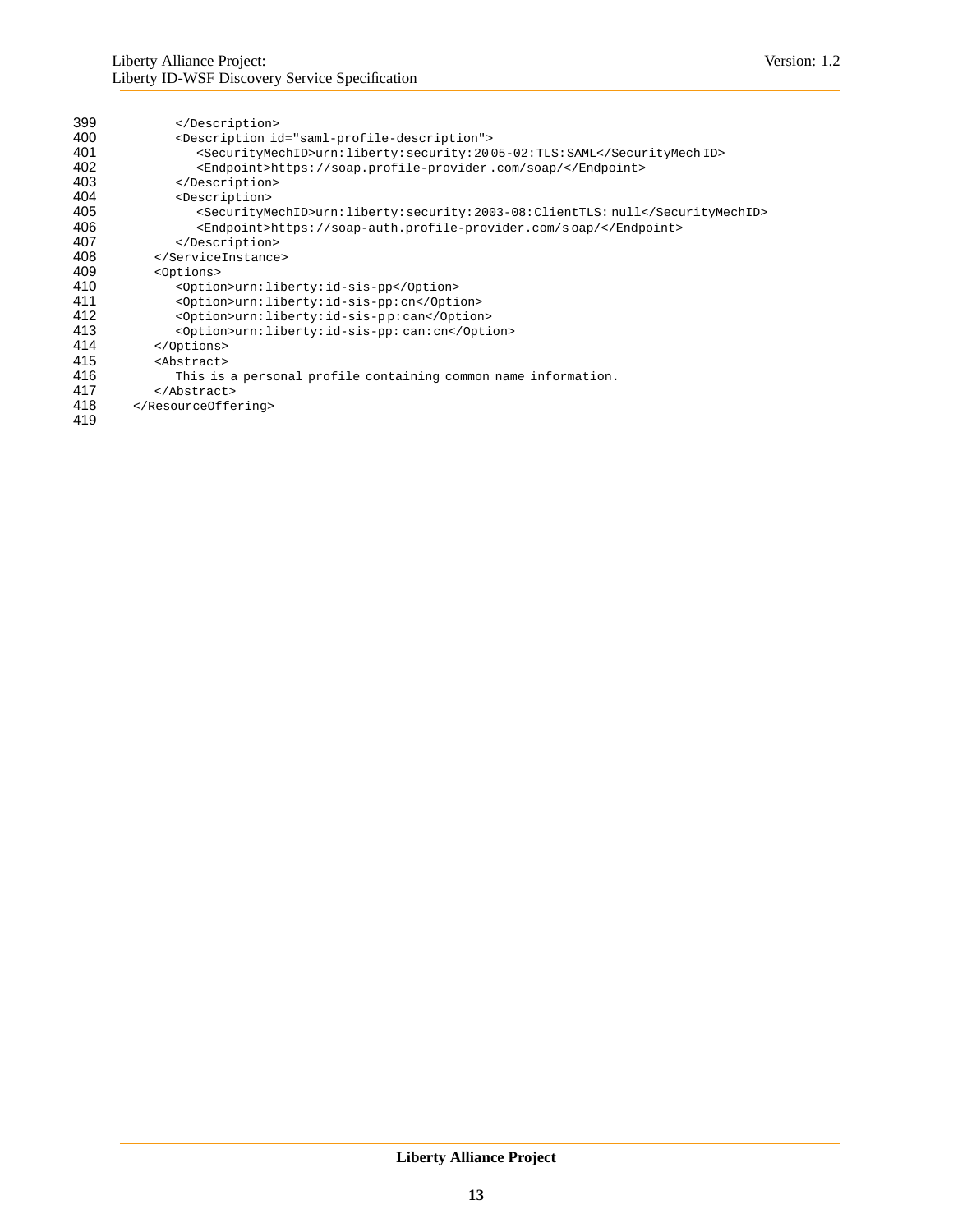### <span id="page-13-0"></span>**5. Discovery Service**

- The Discovery Service is an identity service that allows requesters to discover resource offerings. Thus, the Discovery
- Service is essentially a web service interface for "discovery resources", each of which can be viewed as a registry of
- resource offerings. Entities can place resource offerings in a discovery resource, and this will allow other entities to
- discover these resource offerings. A common use case is that a user places his or her personal profile, calendar, and so
- on a discovery resource so that these other resources can be discovered by other entities.
- Note that the Discovery Service itself is an identity service like any other. Also note that other discovery mechanisms are possible; this specification formalizes one particular mechanism that can be used in a wide variety of applications.
- The Discovery Service is meant to be used in conjunction with the lower-layer ID-WSF specifications. For example, 429 security mechanisms are not specified here, because they are defined in [\[LibertySecMech\].](#page-31-7) At the same time, the Discovery Service is specified such that it can be used with other security mechanisms, not yet defined.
- 431 The Discovery Service is defined by the abstract WSDL in this document (see [\[WSDLv1.1\]\)](#page-31-8), which defines two wsdl:operation definitions. The *DiscoveryLookup* operation returns an enumeration of ResourceOffering elements given search criteria. The *DiscoveryUpdate* operation enables maintenance of a discovery resource, accommodating inserts and removals of resource offerings.
- The discovery service MAY return EncryptedResourceID elements instead of the ResourceID in the QueryResponse (except in the case of the EncryptResourceID directive (see [Section 5.2.1.1\)](#page-18-0). Note that it may decide to encrypt the identifier based on policy, or it may decide not to do so because of implementation limitations.
- However, some identity services may not wish to register with discovery services that do not encrypt resource IDs for
- 440 whatever reason. The EncryptResourceID directive is provided to allow the identity service to require the discovery service to either always encrypt the resource ID or refuse the registration. The intent is that, in general, the discovery
- service that is describing the resource makes the decision, not the service instance hosting the resource in question, so
- even if this directive is not present, the discovery service may still decide to encrypt the resource ID.
- Therefore, identity services which are registered with the discovery service MUST be prepared to accept EncryptedResourceID from their clients instead of ResourceID. (Identity services which do not wish to expose the ResourceID to the discovery service unless it will encrypt it for privacy reasons may do so by using the 447 EncryptResourceID directive (see [Section 5.2.1.1\)](#page-18-0).
- 
- To enforce access control policies, security credentials may need to be presented by the client. While the definition of these security credentials is outside the scope of this specification, it is common in many cases for the same entity
- that is hosting the discovery service to also be the entity that generates the credentials necessary to access the service.
- To avoid extra network round-trips, arrangements are made here so that credentials may be provided as part of the
- discovery service lookup response.
- The Discovery Service service type URI is *urn:liberty:disco:2003-08*.

# **5.1. Operation: DiscoveryLookup**

- The DiscoveryLookup operation enables a requester to obtain an enumeration of ResourceOffering elements. The
- requester sends a Query and receives a QueryResponse in return. Also, because a provider hosting a Discovery
- Service may also be playing other roles for an identity (such as a *Policy Decision Point* or an *Authentication*
- *Authority*), the *DiscoveryLookup* operation can also function as a security credential service, providing the requester
- with an efficient means of obtaining credentials that may be necessary to invoke service instances described in the
- QueryResponse.

### **5.1.1. Query**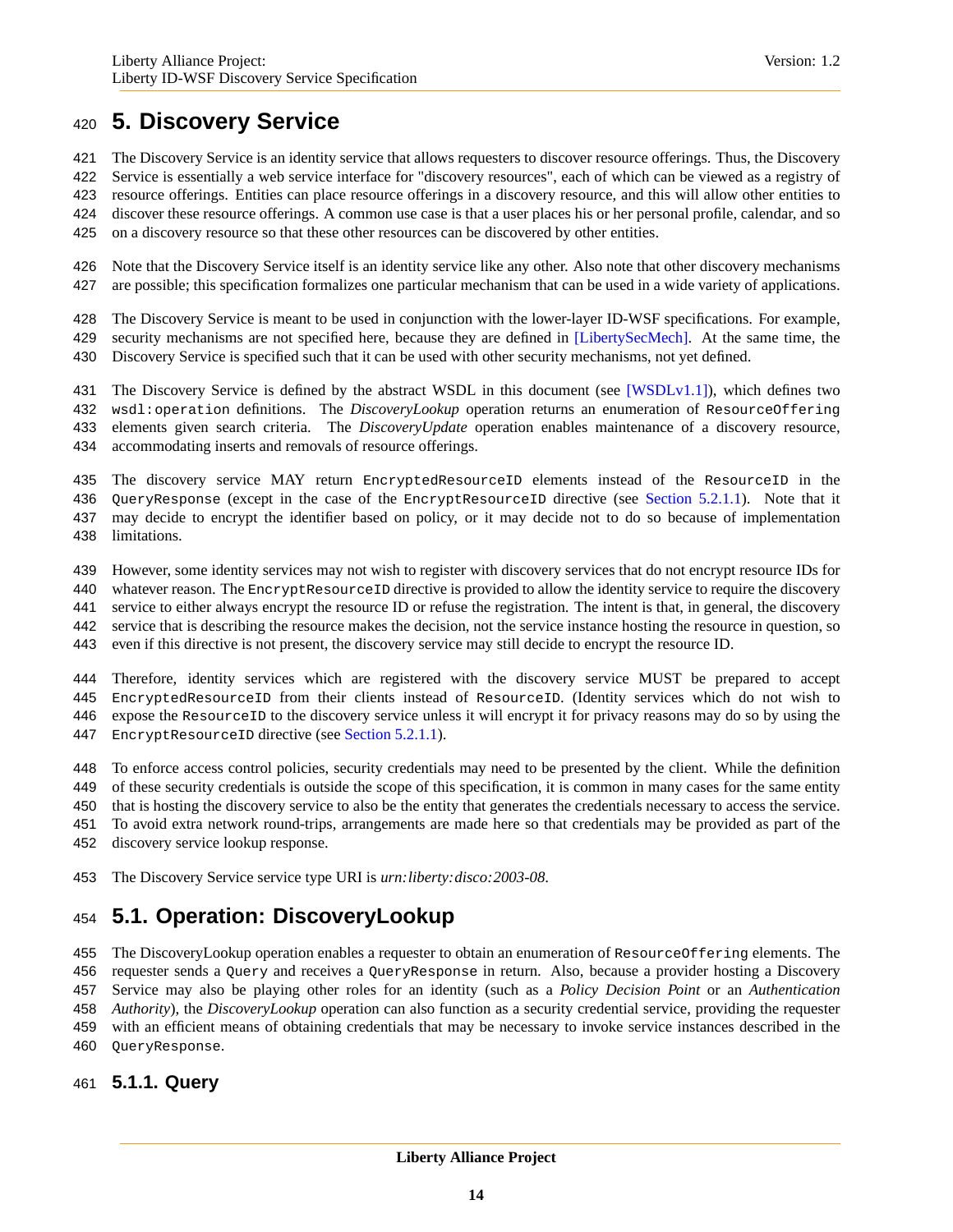- The Query minimally contains the ResourceID element, which describes which discovery resource is being requested. A request with only the ResourceID element indicates the requester is requesting all available resource
- offerings. The set of results is dependant upon local access control policy of the discovery resource.

 The request can be qualified with a set of RequestedServiceType elements, which enables the requester to specify that all resource offerings returned must be offered via a service instance complying with one of the specified service types. For each ServiceType specified, the requester can also specify Options (see [Section 4\)](#page-11-0) the returned resource offering should support. Note that returned resource offerings are not guaranteed to support the requester-specified options, as some discovery service instances and/or resource offering registrations may not support options registration.

 Requesters SHOULD construct a Query to be as qualified as possible, as the discovery service provider may have to perform significant work for each result in the response, especially if credentials are going to be generated.

```
472 <xs:element name="Query" type="QueryType"/><br>473 <xs:complexType name="OueryType">
        473 <xs:complexType name="QueryType">
474 <xs:sequence>
475 <xs:group ref="ResourceIDGroup"/>
             476 <xs:element name="RequestedServiceType" minOccurs="0" maxOccurs="unbounded">
477 <xs:complexType>
478 <xs:sequence>
479 <xs:element ref="ServiceType"/><br>480 <xs:element ref="Options" minOcc
480 \langle x s :element ref="Options" minOccurs="0"/><br>481 \langle x s :sequence>
                 481 </xs:sequence>
482 </xs:complexType>
483 </xs:element><br>484 </xs:sequence>
          484 </xs:sequence>
485 <xs:attribute name="id" type="xs:ID" use="optional"/>
486 </xs:complexType>
487
```
An example SOAP message containing a Query follows:

```
489<br>490
490 <soap:Envelope xmlns:soap="http://schemas.xmlsoap.or g/soap/envelope/">
491 <soap:Header><br>492 <correlatio
            492 <Correlation id="e3Bvm4gNw_IrVJiEpU50"
493 soap:mustUnderstand="1"
494 soap:actor="http://schemas.x mlsoap.org/soap/actor/next"
              495 messageId="NK44V79NdfPaE5jCwlk_"
496 xmlns="urn:liberty:sb:2003-08"/>
497 </soap: Header>
498 <soap:Body>
            499 <Query xmlns="urn:liberty:disco:2003-08">
500 <ResourceID>http://example.com/disco/d0CQF8elJTDLmzE o</disco:ResourceID>
501 <RequestedServiceType>
502 <ServiceType>urn:liberty:id-sis-pp:2 003-08</disco:ServiceType>
               503 </RequestedServiceType>
504 </Query>
505 </soap:Body>
506 </soap:Envelope>
507
```
### <span id="page-14-0"></span>**5.1.2. QueryResponse**

 The QueryResponse element contains the set of results of the query as a set of ResourceOffering elements. Each ResourceOffering element MUST contain an *entryID* attribute, to be used in the *Modify* message. This *entryID* MUST be unique across all entries in the discovery resource being queried.

 A set of credentials may be provided within the Credentials element in the response. All credentials MUST have an attribute of type *ID*, so that they can be referred to via an IDREF. The relevant credentials for each ResourceOffering are referenced with a set of zero of more CredentialRef elements contained in the service instance description (see [Section 3\)](#page-8-0).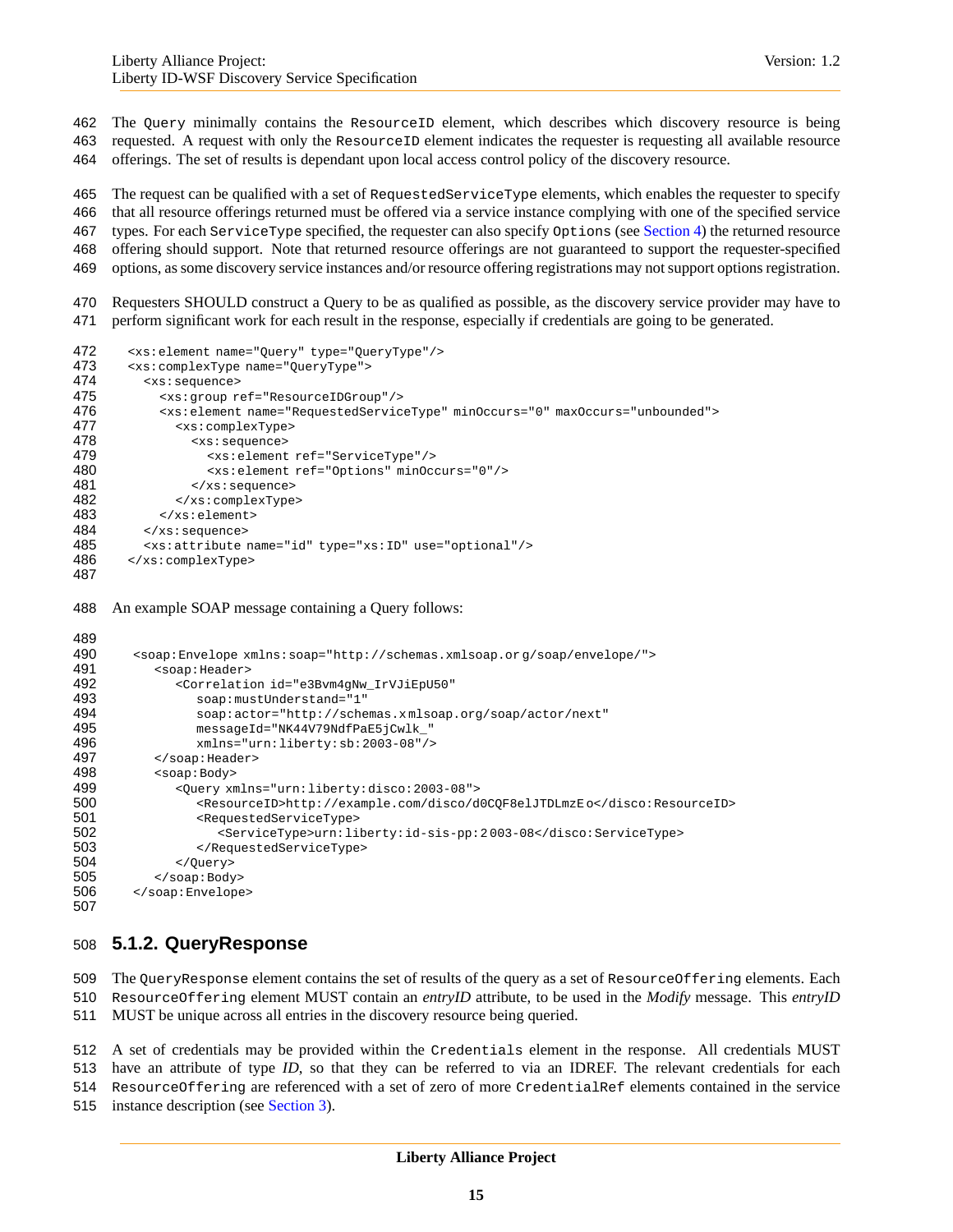#### A status code is also included in the response.

```
517 <xs:element name="QueryResponse" type="QueryResponseType"/>
518 <xs:complexType name="QueryResponseType">
519 <xs:sequence>
520 <xs:element ref="Status"/><br>521 <xs:element ref="Resource0
            521 <xs:element ref="ResourceOffering" minOccurs="0" maxOccurs="unbounded"/>
522 <xs:element name="Credentials" minOccurs="0">
523 <xs:complexType>
524 <xs:sequence><br>525 <xs:any nam
                  525 <xs:any namespace="##any" processContents="lax" minOccurs="0" maxOccurs="unbounded"/>
526 </xs:sequence>
527 </xs:complexType>
528 \langle x s : element><br>529 \langle x s : sequence>
         529 </xs:sequence>
530 <xs:attribute name="id" type="xs:ID" use="optional"/>
531 </xs:complexType>
532
```
 An example SOAP message containing a QueryResponse follows. This example includes a credential and a ResourceOffering which references the credential. Parts of the credential have been omitted due to size.

```
535<br>536
536 <soap:Envelope xmlns:soap="http://schemas.xmlsoap.or g/soap/envelope/">
537 <soap:Header><br>538 <correlatio
             538 <Correlation id="HE-XCr00O5_3rXLDqKWM"
539 soap:mustUnderstand="1"
540 soap:actor="http://schemas.xmlsoap.org/soap/actor/next"<br>541 sefToMessageId="NK44V79NdfPaE5jCwlk "
541 refToMessageId="NK44V79NdfPaE5jCwlk_"
               542 messageId="XIl-dyCnQzfRW-BD9Ngx"
543 xmlns="urn:liberty:sb:2003-08" />
544 </soap:Header><br>545 <soap:Body>
545 <soap:Body>
546 <QueryResponse xmlns="urn:liberty:disco:2003-08">
547 < Status code="OK"/><br>548 < status code="OK"/>
548 <ResourceOffering entryID="1"><br>549 <ResourceID>http://example.
549 <ResourceID>http://example.com/pip/bob</ResourceID><br>550 <ServiceInstance>
                  550 <ServiceInstance>
551 <ServiceType>urn:liberty:id-sis-pp:2003-08</ServiceType>
552 <providerID>http://example.com/</P roviderID><br>553 <pescription>
                     553 <Description>
554 <SecurityMechID>urn:liberty:security:200 5-02:TLS:SAML</SecurityMechI D>
555 <CredentialRef>2sxJu9g/vvLG9sAN9bKp/8q0NKU=</CredentialRef><br>556 <Endpoint>https://soap.example.com:443/soap</Endpoint>
556 <endpoint>https://soap.example.com:443/soap</Endpoint><br>557 </bescription>
                     557 </Description>
558 </ServiceInstance>
559 <Abstract>Bob's personal profile</Abstract>
560 </resourceOffering><br>561 <credentials>
                <Credentials>
562 <saml:Assertion
563 xmlns:saml="urn:oasis:names:tc: SAML:1.0:assertion"
564 AssertionID="2sxJu9g/vvLG9sAN9bKp/8q0NKU="
                     565 Issuer="idp.example.com"
566 IssueInstant="2003-09-09T16:58:33.173Z">
567
568 <saml:AuthenticationStatement<br>569 MuthenticationMethod="urn:
                        569 AuthenticationMethod="urn:ietf:rfc:2246 "
570 AuthenticationInstant="2003-09 -09T16:57:30.000Z">
571 <saml:Subject>
572 \langle \text{saml:NameIdentifier format="urn:liberty:iff: nameid:entityID" > \text{http://serviceprovider.com/}http://serviceprovider.com/
574 </saml:NameIdentifier>
575 </saml:Subject>
576 </saml:AuthenticationStatement>
577
578 <ResourceAccessStatement
                        579 xmlns="urn:liberty:sec:2003-08"
```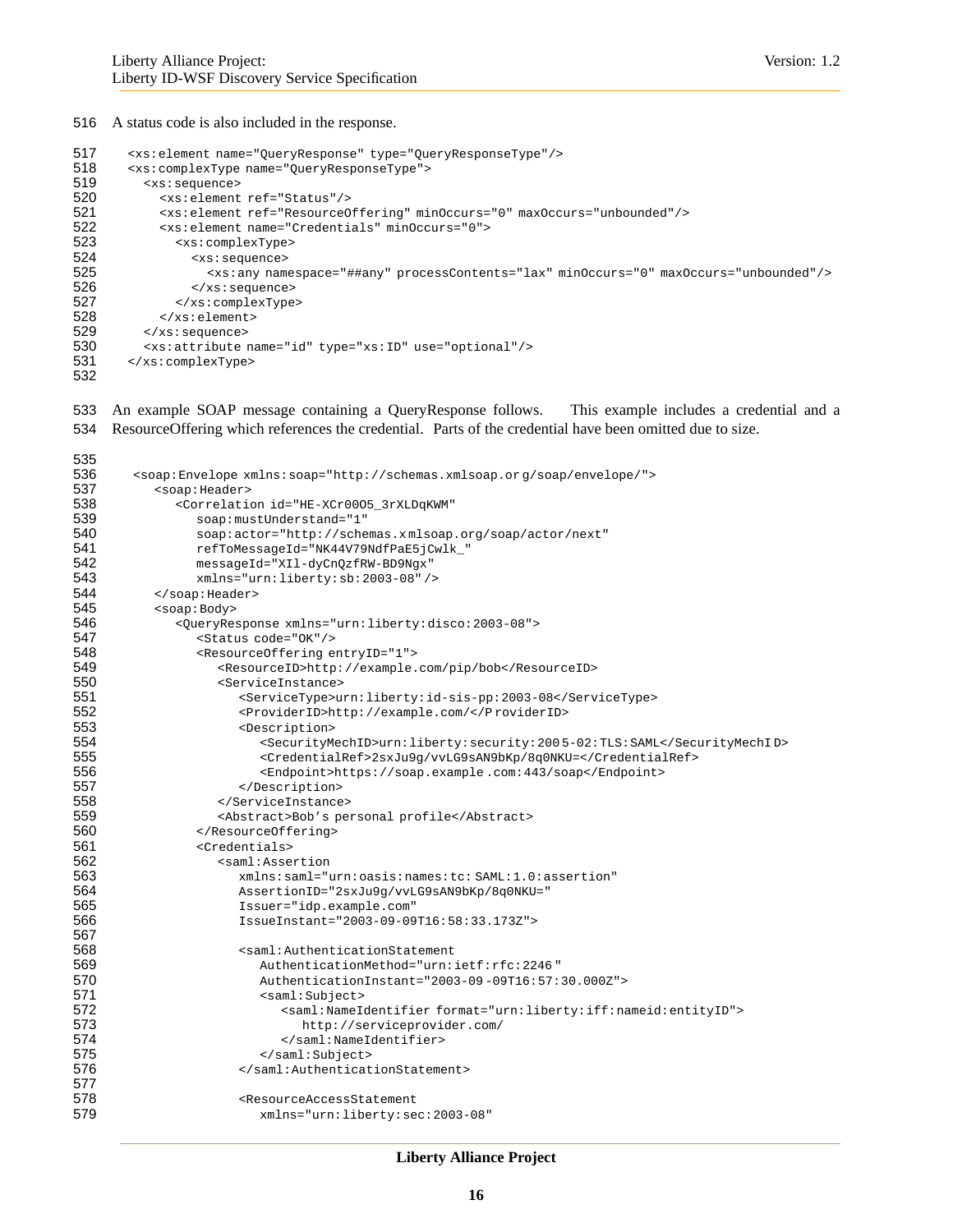| 580 | xmlns:disco="urn:liberty:disco:2003-08">                                                                                                                      |
|-----|---------------------------------------------------------------------------------------------------------------------------------------------------------------|
| 581 | <saml:subject></saml:subject>                                                                                                                                 |
| 582 | <saml:nameidentifier format="urn:liberty:iff:nameid:entityID"></saml:nameidentifier>                                                                          |
| 583 | http://serviceprovider.com/                                                                                                                                   |
| 584 |                                                                                                                                                               |
| 585 | <saml:subjectconfirmation></saml:subjectconfirmation>                                                                                                         |
| 586 | <saml:confirmationmethod></saml:confirmationmethod>                                                                                                           |
| 587 | urn:oasis:names:tc:SAML:1.0:cm:holder-of-key                                                                                                                  |
| 588 |                                                                                                                                                               |
| 589 | <ds:keyinfo></ds:keyinfo>                                                                                                                                     |
| 590 | <ds:keyname></ds:keyname>                                                                                                                                     |
| 591 | CN=serviceprovider.com, OU=Services R US, O=Service Nation,                                                                                                   |
| 592 |                                                                                                                                                               |
| 593 | <ds:keyvalue></ds:keyvalue>                                                                                                                                   |
| 594 |                                                                                                                                                               |
| 595 |                                                                                                                                                               |
| 596 |                                                                                                                                                               |
| 597 |                                                                                                                                                               |
| 598 | <disco:resourceid>http://example.com/pip/bob</disco:resourceid>                                                                                               |
| 599 | <sessioncontext <="" th="" xmlns="urn:liberty:sec:2003-08"></sessioncontext>                                                                                  |
| 600 | AuthenticationInstant="" AssertionIssueInstant="">                                                                                                            |
| 601 | <sessionsubject></sessionsubject>                                                                                                                             |
| 602 | <saml:nameidentifier <="" id="" th=""></saml:nameidentifier>                                                                                                  |
| 603 | Format="urn:liberty:iff:nameid:encrypted">                                                                                                                    |
| 604 | HJJWbvqW9E84vJVQkjjLLA6nNvBX7mY00TZhwBdFNDElgscSXZ5Ekw                                                                                                        |
| 605 | A23B45C569UkjjLLA6nNvBX7mY00TZhwBdFNDElgscSXZ5Ekw89XR3==                                                                                                      |
| 606 |                                                                                                                                                               |
| 607 |                                                                                                                                                               |
| 608 | <authncontext xmlns="http://www.projectliberty&lt;/th&gt;&lt;/tr&gt;&lt;tr&gt;&lt;th&gt;609&lt;/th&gt;&lt;th&gt;.org/schemas/authctx/2002/05"></authncontext> |
| 610 | $\sim$ $\sim$ $\sim$                                                                                                                                          |
| 611 |                                                                                                                                                               |
| 612 | <providerid>http://serviceprovider.com/</providerid>                                                                                                          |
| 613 |                                                                                                                                                               |
| 614 |                                                                                                                                                               |
| 615 | <ds:signature></ds:signature>                                                                                                                                 |
| 616 |                                                                                                                                                               |
| 617 |                                                                                                                                                               |
| 618 |                                                                                                                                                               |
| 619 |                                                                                                                                                               |
| 620 |                                                                                                                                                               |
| 621 |                                                                                                                                                               |

### **5.1.3. Processing Rules**

 The discovery service provider returns entries based on the requester's criteria, the policies of the discovery resource, and the contents of the discovery resource. For each RequestedServiceType, the following matching rules MUST be followed in determining the subset of result that will be returned to the requester:

- If no Options element is present in the ResourceOffering, all entries in the discovery resource with the specified service type match.
- A ResourceOffering in the discovery resource matches the query if each Option element value in the RequestedServiceType is also present in the ResourceOffering. Note that this means that if there are no Option elements in the RequestedServiceType, the resource matches. (See [Section 4.](#page-11-0))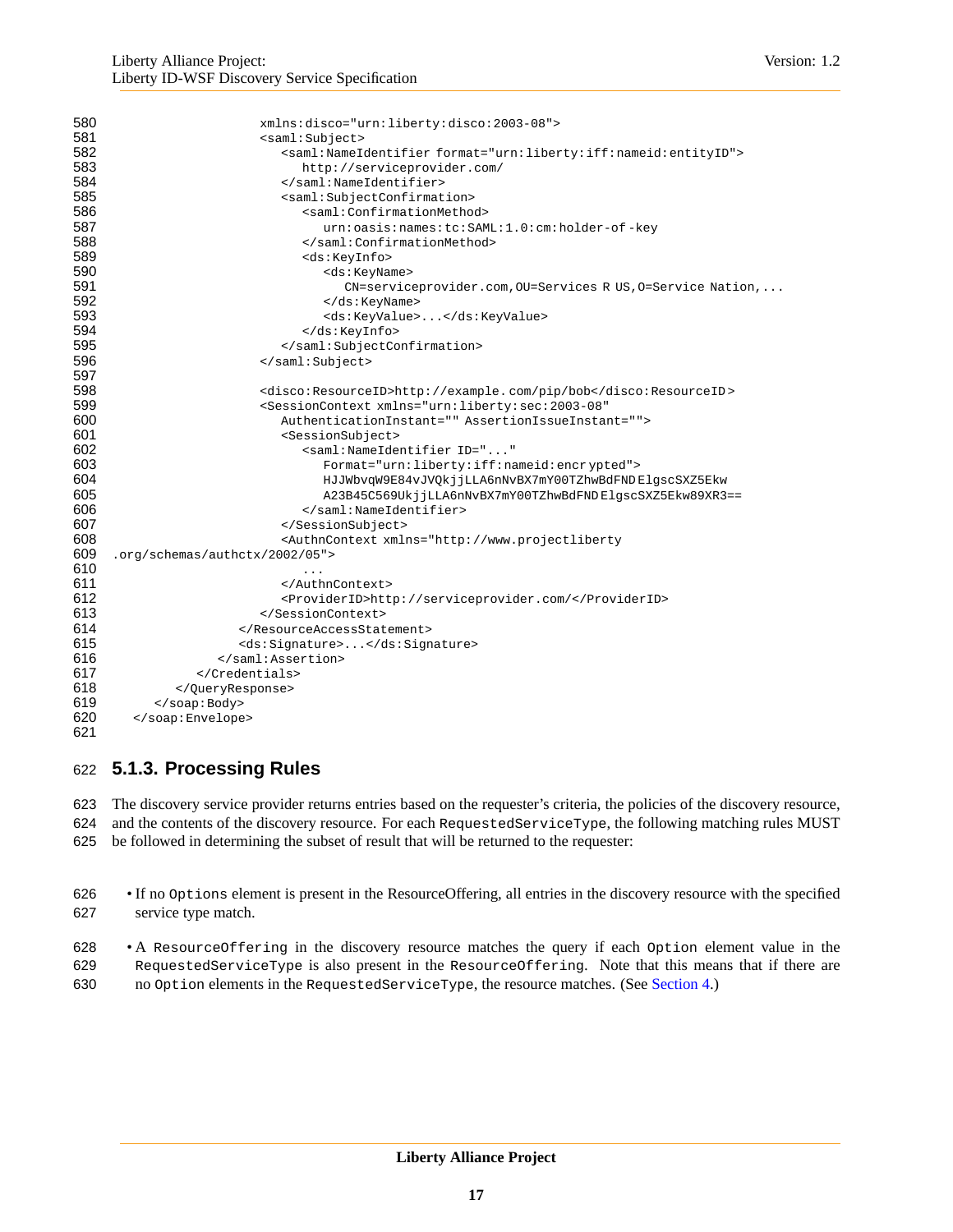The discovery service provider SHOULD provide credentials in the response if it knows those credentials are necessary based on the directives provided when the resources being discovered were registered.

 The discovery service provider MAY order ResourceOffering elements as it sees fit. If the discovery service is rank ordering the entries, it MUST use descending rank order. This enables the requester to assume that if the results were ordered, the first result is the most relevant.

- The following rules specify the status code in the response:
- If request processing succeeded, the top-level status code MUST be *OK*. Otherwise, the top-level status code MUST be *Failed*.

 • If the top-level status code is *Failed*, the response MAY also contain *Forbidden* or *NoResults* as a second-level status code. *Forbidden* MUST be only be used if the request was denied based on policy such that no future Modify request would put the resource in a state that any results could be returned. *NoResults* MUST only be used if there are no ResourceOffering elements in the response, but there might be some ResourceOffering elements if an entry matching the criteria was later inserted.

 The service may not wish to reveal the reason for failure, in which case no second-level status code will appear. Other second-level status codes from the Discovery Service namespace MUST NOT be used. Other second-level

 status codes from other namespaces MAY appear. Clients MAY ignore status codes from other namespaces if they are not understood.

### **5.2. Operation: DiscoveryUpdate**

 The DiscoveryUpdate operation enables a requester to insert new resource offering entries into a discovery resource and remove existing entries from a discovery resource. The DiscoveryUpdate allows multiple insertions and removals

 to be made in a single request. Updates to existing entries are performed by removing an existing entry and inserting a new entry in a single operation.

### <span id="page-17-0"></span>**5.2.1. Modify**

 The Modify element contains a set of zero or more InsertEntry elements, each containing exactly one ResourceOffering element, and a set of zero or more RemoveEntry elements, each containing an *entryID* at-tribute.

ResourceOffering elements being inserted MUST NOT contain entryID attributes.

 Note that the InsertEntry definition contains an any element. This allows the requester to include directives about the ResourceOffering being inserted. For example, access control policy for the resource offering could be specified. This specification defines several standard directives that can be used in this placeholder.

```
661 <xs:complexType name="InsertEntryType"><br>662 <xs:sequence>
          662 <xs:sequence>
663 <xs:element ref="ResourceOffering"/>
664 <xs:any namespace="##any" processContents="lax" minOccurs="0" maxOccurs="unbounded"/>
665 \langle x s : \text{sequence} \rangle<br>666 \langle x s : \text{complete} \rangle666 </xs:complexType>
667
668 <xs:complexType name="RemoveEntryType">
669 \leq xs:attribute name="entryID" type="IDReferenceType" use="required"/><br>670 \leq xs:complexType>
        670 </xs:complexType>
671
672 <xs:element name="Modify" type="ModifyType"/>
673 <xs:complexType name="ModifyType">
674 <xs:sequence>
             675 <xs:group ref="ResourceIDGroup"/>
676 <xs:element name="InsertEntry" type="InsertEntryType" minOccurs="0" maxOccurs="unbounded"/>
```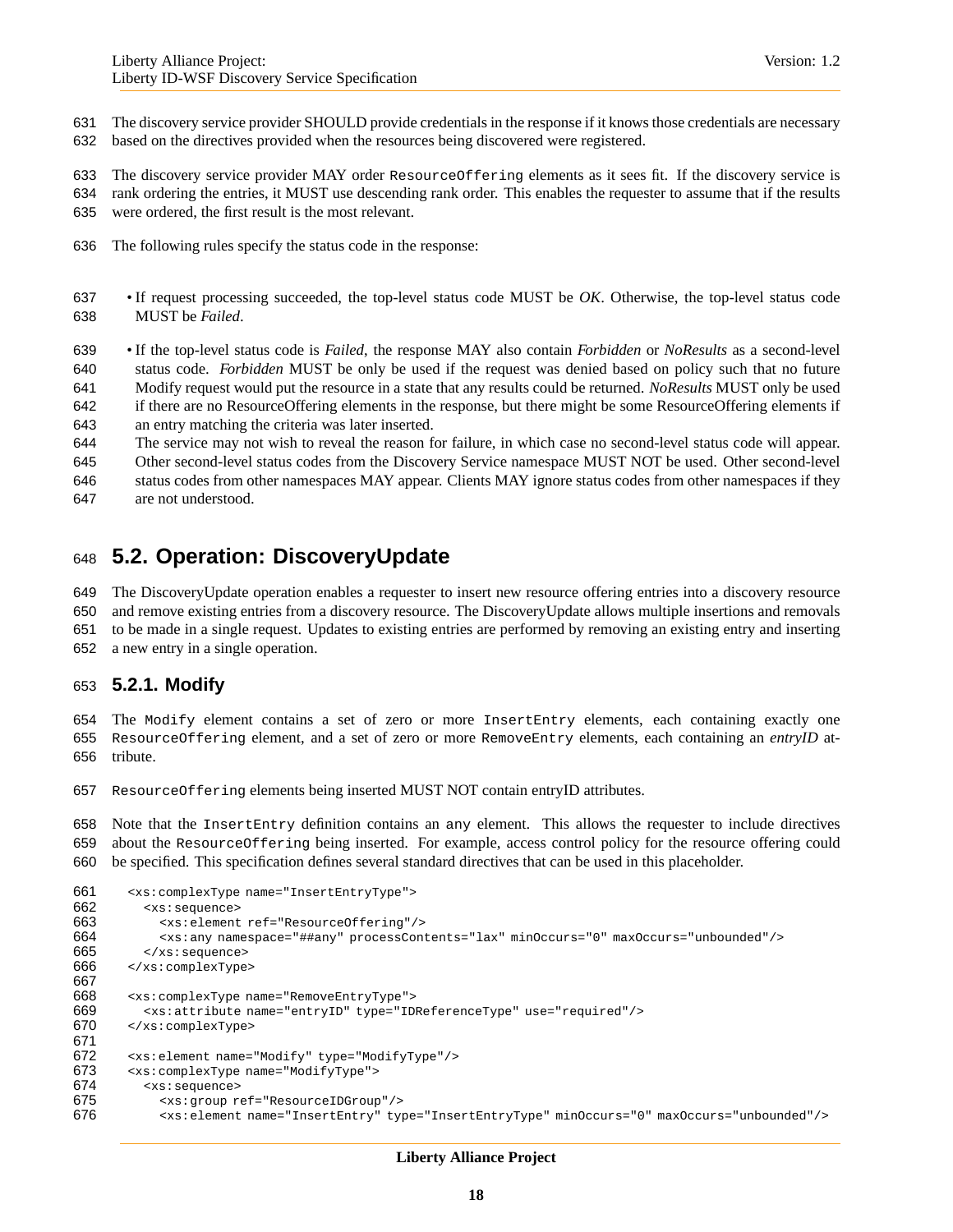```
677 <xs:element name="RemoveEntry" type="RemoveEntryType" minOccurs="0" maxOccurs="unbounded"/>
678 </xs:sequence><br>679 <xs:attribute
          679 <xs:attribute name="id" type="xs:ID" use="optional"/>
680 </xs:complexType>
681
682 An example SOAP message containing a Modify follows. This request removes an existing resource (see the
683 QueryResponse example) and replaces it with a different one.
684<br>685
         685 <soap:Envelope xmlns:soap="http://schemas.xmlsoap.or g/soap/envelope/">
686 <soap: Header>
687 <Correlation id="CkXlpwJuNxn9ssDsEt5l"<br>688 soap:mustUnderstand="1"
688 soap:mustUnderstand="1"<br>689 soap:actor="http://sche
689 soap:actor="http://schemas.xmlsoap.org/soap/actor/next"<br>690 messageId="DNtVj92vVliICR47w10V"
690 messageId="DNtVj92yV1iICR47w1QV"<br>691 mmlns="urn:liberty:sec:2003-08"
                  691 xmlns="urn:liberty:sec:2003-08"/>
692 </soap:Header><br>693 <soap:Body>
            693 <soap:Body>
694 <Modify xmlns="urn:liberty:disco:2003-08">
695 <resourceID>http://example.com/disco/d0CQF8elJTDLm zEo</disco:ResourceID><br>696 <<rr/>InsertEntry>
696 <InsertEntry>
697 (ResourceOffering xmlns="urn:liberty:disco:2003-08"><br>698 (ResourceID>http://profile-provider.com/profiles
                            698 <ResourceID>http://profile-provider.com/pro files/l4m0B82k15csaUxs</Resour
699 ceID>
700 <ServiceInstance xmlns="urn:liberty:disco:2003-08">
                               701 <ServiceType>urn:liberty:id-sis-pp:2003-08</ServiceType>
702 <ProviderID>http://profile-provider.com/</ProviderID><br>703 <pescription id="clientTLS">
703 <Description id="clientTLS">
                                  704 <SecurityMechID>urn:liberty:security:2003-08:Client
705 TLS:null</SecurityMechID><br>706
706 <Endpoint>https://soap-auth.profile-provider.com/soap/</ Endpoint>
707 </Description>
708 <Description id="saml"><br>709 <br/>>SecurityMechID>urn:
                                  709 <SecurityMechID>urn:liberty:s ecurity:2005-02:TLS:SAML</S ecurityMechID>
710 <Endpoint>https://soap.profile-provide r.com/soap/</Endpoint>
711 </a>
value </a>
value </a>
value </a>
value </a>
value </a>
value </a>
value </a>
value </a>
value </a>
value </a>
value </a>
value </a>
value </a>
value </a>
value </a>
value </a>
value </a>
value </a>
value </a>
valu
712 <Description><br>713 <Description>
713 <SecurityMechID>urn:liberty:security:2005-02:TLS:X509</SecurityMechID><br>714 <SecurityMechID>urn:liberty:security:2003-08:TLS:null</SecurityMechID>
714 <SecurityMechID>urn:liberty:security:2003-08:TLS:null</Securi tyMechID><br>715 <Endpoint>https://soap.profile-provider.com/soap/</Endpoint>
                                  715 <Endpoint>https://soap.profile-provider.com /soap/</Endpoint>
716 </bescription><br>717 <br/>
Superintion>
717 <Description>
718 <SecurityMechID>urn:liberty:security:2003-08:null:null</SecurityMechID><br>719 <Endpoint>http://soap.profile-provider.com/soap/</Endpoint>
719 <Endpoint>http://soap.profile-provider. com/soap/</Endpoint>
                               720 </Description>
721 </ServiceInstance>
722 <Options>
                               723 <Option>urn:liberty:id-sis-pp</Option>
724 <Option>urn:liberty:id-sis-pp:cn</Option><br>725 <coption>urn:liberty:id-sis-pp:can</Option>
                               725 <Option>urn:liberty:id-sis-pp:can</Option>
726 <Option>urn:liberty:id-sis-pp:can: cn</Option><br>727 </Options>
                            </Options>
728 <Abstract>
729 This is a personal profile containing common name information.<br>730 Sanda California (2005)
730 </Abstract>
                         731 </ResourceOffering>
732 <AuthenticateRequester descriptionIDRefs="saml"/><br>733 <AuthorizeRequester descriptionIDRefs="saml client
                         733 <AuthorizeRequester descriptionIDRefs="saml clientTLS"/>
734 </InsertEntry><br>735 <waxtEntry e</a>
                     735 <RemoveEntry entryID="1"/>
736 </Modify>
737 </soap:Body><br>738 </soap:Envelope
         738 </soap:Envelope>
739
```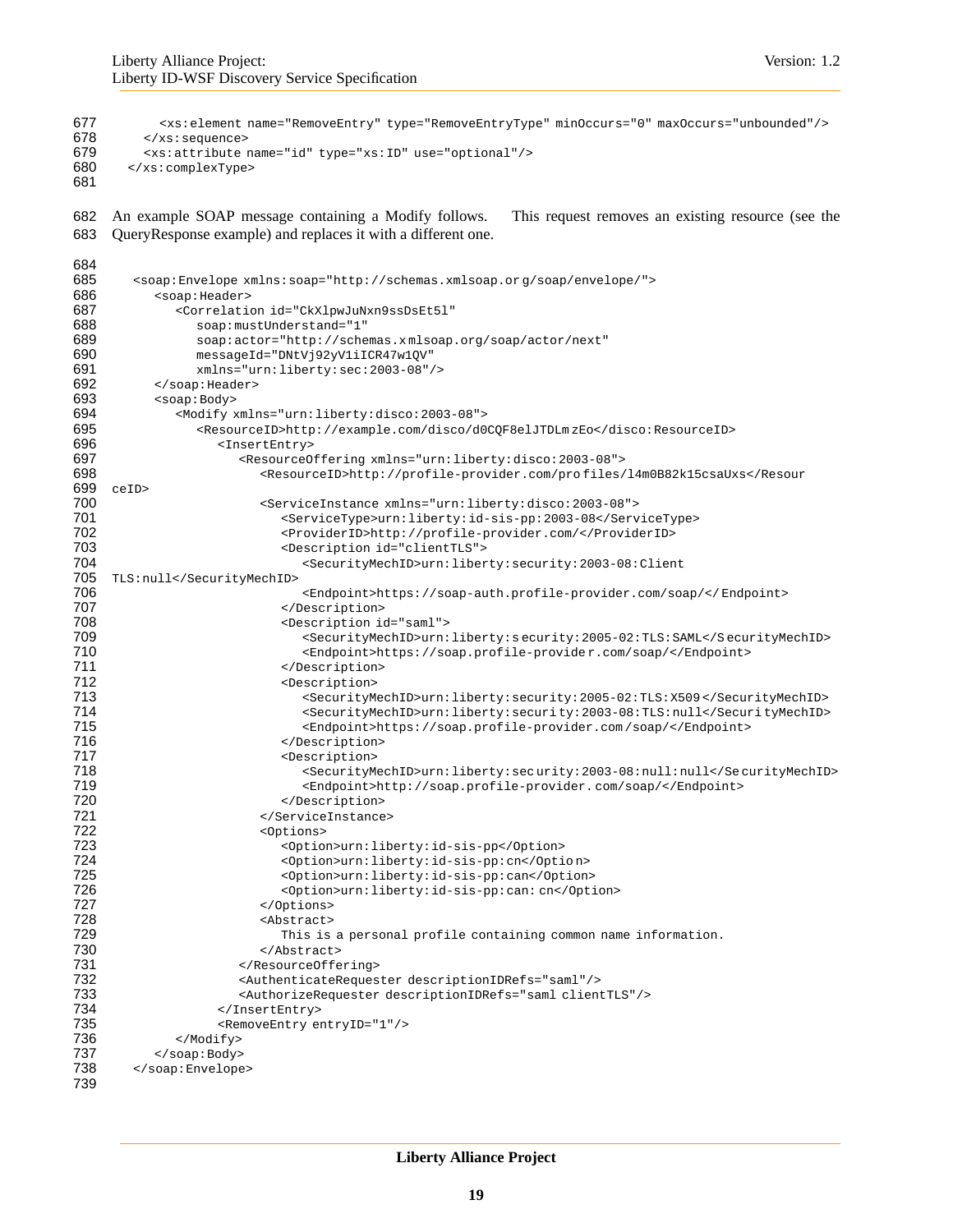#### **5.2.1.1. Directives**

 Six policy-related directives are also defined: AuthenticateRequester, AuthorizeRequester, AuthenticateSessionContext, EncryptResourceID, ds11:SendSingleLogOut, and ds11:GenerateBearerToken.

 The directives all contain an optional descriptionIDRefs attribute. If the *descriptionIDRefs* attribute is not present in a directive element, the directive is to be taken to apply to all Description elements provided in the ResourceOffering. If the *descriptionIDRefs* attribute is present in a directive element, it MUST contain a list of IDREFs which refer to Description elements in the ResourceOffering the directive is associated with. If the at- tribute is present, the directive MUST be taken to apply only to those descriptions referred to in the descriptionIDRefs list. This may be useful if certain directives are incompatible with certain security mechanisms.

- If the AuthenticateRequester directive is specified for a resource, the discovery service provider SHOULD include a SAML assertion containing an AuthenticationStatement in any future QueryResponse messages for the resource to enable the client sending the Query message to authenticate to the service instance hosting the resource. If the client which sends the Query authenticates using a ProviderID, the statement SHOULD be a saml:AuthenticationStatement as defined in [\[LibertySecMech\].](#page-31-7) In this case, the statement's subject is the client's ProviderID. If the client which sends the Query is a user agent which does not authenticate using a ProviderID (that is, if no Provider header is present on the request message), the AuthenticationStatement included 756 SHOULD be an ID-FF lib: AuthenticationStatement. In this case, the statement should identify the principal using the user agent using an ID-FF name identifier. (Note that since provider metadata cannot be accessed in this case, the statement will not be useful with the holder of key confirmation method and therefore not useful with [\[LibertySecMech\]'](#page-31-7)s SAML security mechanism. However, it might be used with the bearer security mechanism in conjunction with the ds11:GenerateBearerToken directive.)
- If the AuthorizeRequester directive is specified for a resource, the discovery service provider SHOULD in-
- clude a SAML assertion containing a ResourceAccessStatement (as defined in [\[LibertySecMech\]\)](#page-31-7) in any future
- QueryResponse messages for the resource. The AuthenticateSessionContext directive is identical to the
- AuthorizeRequester directive except that the appropriate statement is a SessionContextStatement.
- However, if both AuthorizeRequester and AuthenticateSessionContext are present, the discovery service provider SHOULD NOT generate both a ResourceAccessStatement and a SessionContextStatement; instead, it SHOULD generate a SAML assertion containing a ResourceAccessStatement, and the ResourceAccessStatement SHOULD contain a SessionContext element.
- 
- If credentials are provided in response to these directives, they MUST comply with the processing rules defined in [\[LibertySecMech\].](#page-31-7)
- The AuthenticateRequester directive MUST be used with any descriptions including the security mechanisms from [\[LibertySecMech\]](#page-31-7) which use SAML for message authentication.
- If the EncryptResourceID directive is included, the discovery service MUST NOT reveal the unencrypted resource
- ID to clients (i.e. when returning it in a QueryResponse). If the discovery service is not willing to honor the directive

(for example, because it is not willing to encrypt the resource ID for policy reasons, or because it does not support

- resource ID encryption), it MUST fail the Modify request.
- 777 The ds11: SendSingleLogOut directive is provided for use with the AuthenticateSessionContext directive.
- The credentials received as a result of AuthenticateSessionContext may be used by some service instances to
- establish session state for principal. This directive allows the service instance to request that the provider issuing
- the credential for AuthenticateSessionContext deliver an ID-FF LogoutRequest message when the session state
- being conveyed is no longer valid. If the ds11:SendSingleLogOut directive is included, the discovery service
- MUST cause an ID-FF LogoutRequest to be delivered to the ID-FF Service Provider identified by the ProviderID
- in the ResourceOffering any time a session ends for which SessionContext has been sent to the provider by way of
- returning credentials in a Query for the provider.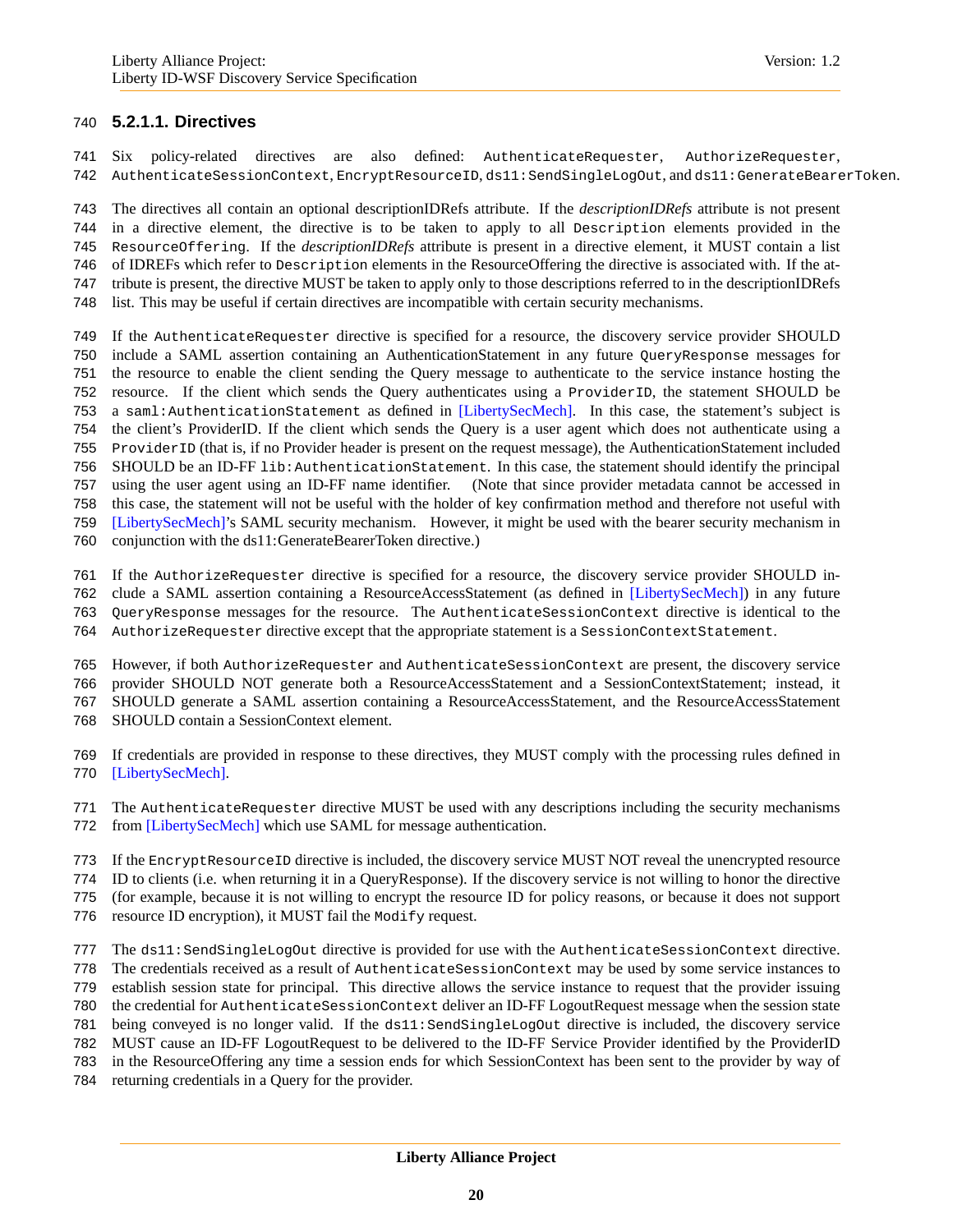The ds11:GenerateBearerToken directive is provided for use with the Bearer Token Authentication mechanism defined in [\[LibertySecMech\].](#page-31-7) It modifies the directives which are defined for use with the SAML authentication mechanism; in particular, the AuthenticateRequester, AuthorizeRequester, and AuthenticateSessionContext directives. If the ds11:GenerateBearerToken directive is specified for a resource, any SAML statements generated for the above directives MUST have ConfirmationMethod set to "urn:oasis:names:tc:SAML:1.0:cm:bearer". The resulting assertion is to be used as a token with the Bearer Token Authentication mechanism defined in [\[LibertySecMech\].](#page-31-7) (Note that the rules defined for the SAML Assertion Message Authentication mechanism do not apply to the token generated when ds11:GenerateBearerToken is present, even though it happens to be a SAML assertion.) <xs:complexType name="DirectiveType"> <xs:attribute name="descriptionIDRefs" type="xs:IDREFS" use="optional"/> </xs:complexType>

```
796 <xs:element name="AuthenticateRequester" type="DirectiveType"/><br>797 <xs:element name="AuthorizeRequester" type="DirectiveType"/>
797 <xs:element name="AuthorizeRequester" type="DirectiveType"/>
        798 <xs:element name="AuthenticateSessionContext" type="DirectiveType"/>
799 <xs:element name="EncryptResourceID" type="DirectiveType"/>
800
801 <xs:element name="SendSingleLogOut" type="disco:DirectiveType"/>
802
803 <xs:element name="GenerateBearerToken" type="disco:DirectiveType"/>
804
```
### **5.2.2. ModifyResponse**

The response contains the following elements and attributes:

- 807 Status: Contains status code; see processing rules.
- *newEntryIDs*: If the status is OK, and InsertEntry was present in the Modify request, the *newEntryIDs* attribute MUST contain the list of entry IDs assigned to the new entries. The list MUST be in the same order that the InsertEntry elements were in.
- Extension: Contains future extensions in other namespaces. One such extension is defined (see [Section 8\)](#page-24-0).

```
812 <xs:element name="ModifyResponse" type="ModifyResponseType"/>
813 <xs:complexType name="ModifyResponseType">
814 <xs: sequence>
815 <xs:element ref="Status"/>
816 <xs:element ref="Extension" minOccurs="0" maxOccurs="1"/>
817 </xs:sequence>
818 <xs:attribute name="id" type="xs:ID" use="optional"/>
819 <xs:attribute name="newEntryIDs" use="optional"><br>820 <xs:simpleType>
            820 <xs:simpleType>
821 <xs:list itemType="IDReferenceType"/><br>822 </xs:simpleType>
            822 </xs:simpleType>
823 \times /xs: attribute><br>824 \times /xs: complexType>
        824 </xs:complexType>
```
An example modify response follows.

```
827<br>828
       828 <soap:Envelope xmlns:soap="http://schemas.xmlsoap.or g/soap/envelope/">
829 <soap: Header>
830 <Correlation id="YhgnUXx9EMVACSWZiDlL"
831 soap:mustUnderstand="1"
832 soap:actor="http://schemas.x mlsoap.org/soap/actor/next"
833 refToMessageId="DNtVj92yV1iICR47w1QV"
834 messageId="AykqNGoN-K5kEmBzqPOU"
              835 xmlns="urn:liberty:soap-bind:2 003-08"/>
```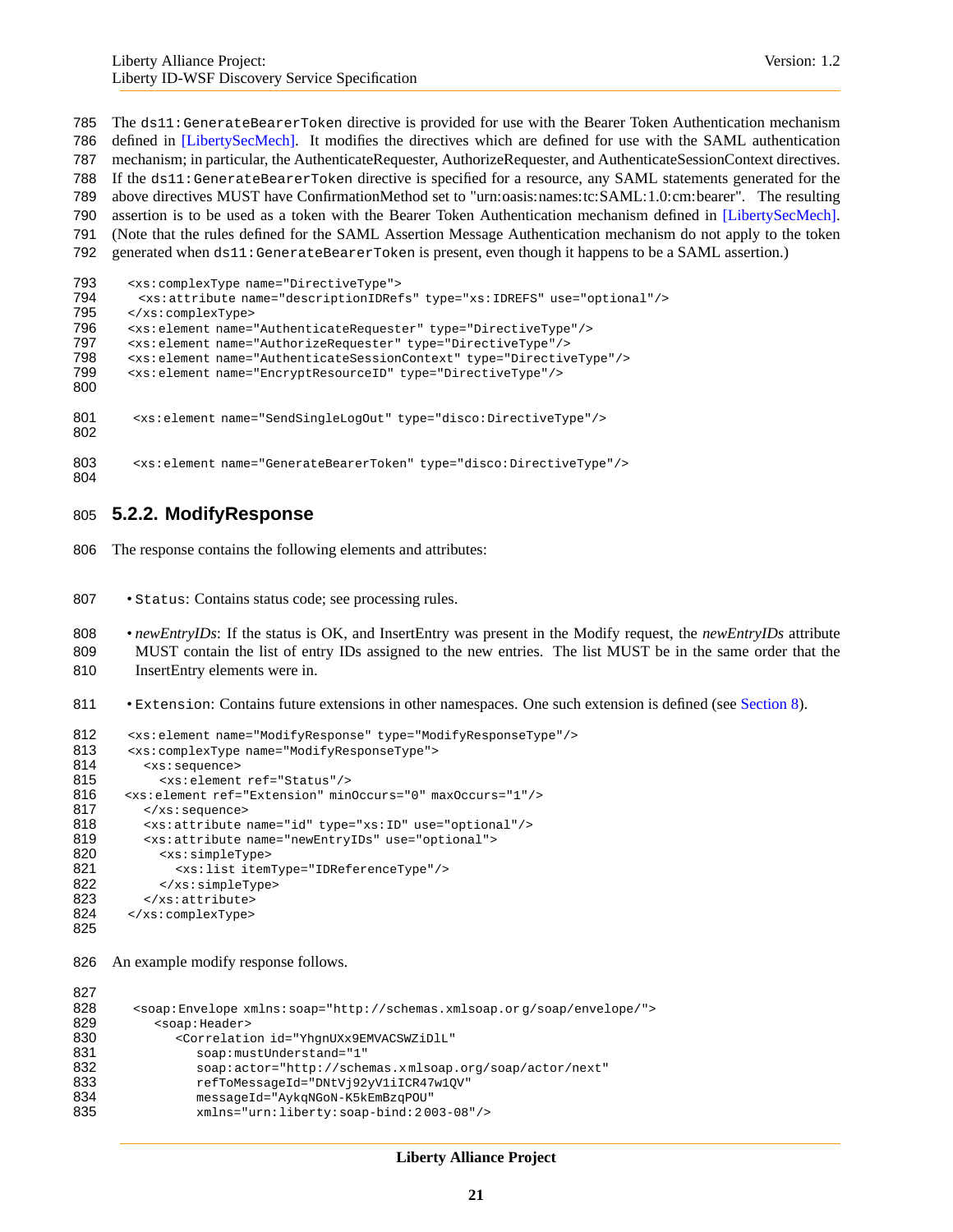| 836 |                                                                                     |
|-----|-------------------------------------------------------------------------------------|
| 837 | <soap:body></soap:body>                                                             |
| 838 | <modifyresponse newentryids="2" xmlns="urn:liberty:disco:2003-08"></modifyresponse> |
| 839 | <status code="0K"></status>                                                         |
| 840 |                                                                                     |
| 841 | $\langle$ soap: Body>                                                               |
| 842 |                                                                                     |
| 843 |                                                                                     |

### **5.2.3. Processing Rules**

845 • The transaction unit for this operation is the entire set of InsertEntry and RemoveEntry elements; they either 846 all succeed or all fail. The discovery service provider MUST enforce this atomicity. (This is so that a client can easily update a ResourceOffering by removing the old one and inserting a new one.)

 • For each InsertEntry element, the service instance MAY store the resource offering provided such that it can be retrieved (subject to policy) by future Query operations on the same ResourceID. If the service instance does not store the resource, it MUST return a Failed status code for the operation (and therefore not insert or remove any of 851 the other entries provided).

 • For each RemoveEntry element, the service instance searches for a previously inserted ResourceOffering with the given entryID. If the entryID cannot be located, the service instance MUST return a Failed status code for the operation. If the entryID can be located, the service instance SHOULD remove the entry if policy allows. If the entry is not removed, the service instance MUST return a Failed status code for the operation. (Note that if a Failed 856 status code is returned, none of the RemoveEntry elements in the message may be processed.)

 • Resource offerings contained in InsertEntry SHOULD NOT contain entryID values. If a resource offering to be inserted contains an entryID value, the discovery service MUST ignore the value. The discovery service is to pick a new entryID. The entryID MUST be unique within the discovery resource, but it MUST NOT be usable as a pseudonym for the user, for privacy reasons (it should not be possible to correlate two discovery responses for the 861 same user from the entryIDs).

 • If request processing succeeded, the top-level status code MUST be *OK*. Otherwise, the top-level status code MUST be *Failed*.

 • If the top-level status code is *Failed*, the response MAY also contain *RemoveEntry*, *Directive* or *Forbidden* as a second-level status code. The service may not wish to reveal the reason for failure, in which case no second-level status code will appear. Other second-level status codes from the Discovery Service namespace MUST NOT be used. Other second-level status codes from other namespaces MAY appear. Clients MAY ignore status codes from other namespaces if they are not understood.

 • If any directives are present in a request that the discovery service does not understand, or there are directives 870 present that the discovery service understands but does not support, the discovery service SHOULD reject the 871 entire request and SHOULD include the second-level status code Directive to indicate the reason for failure.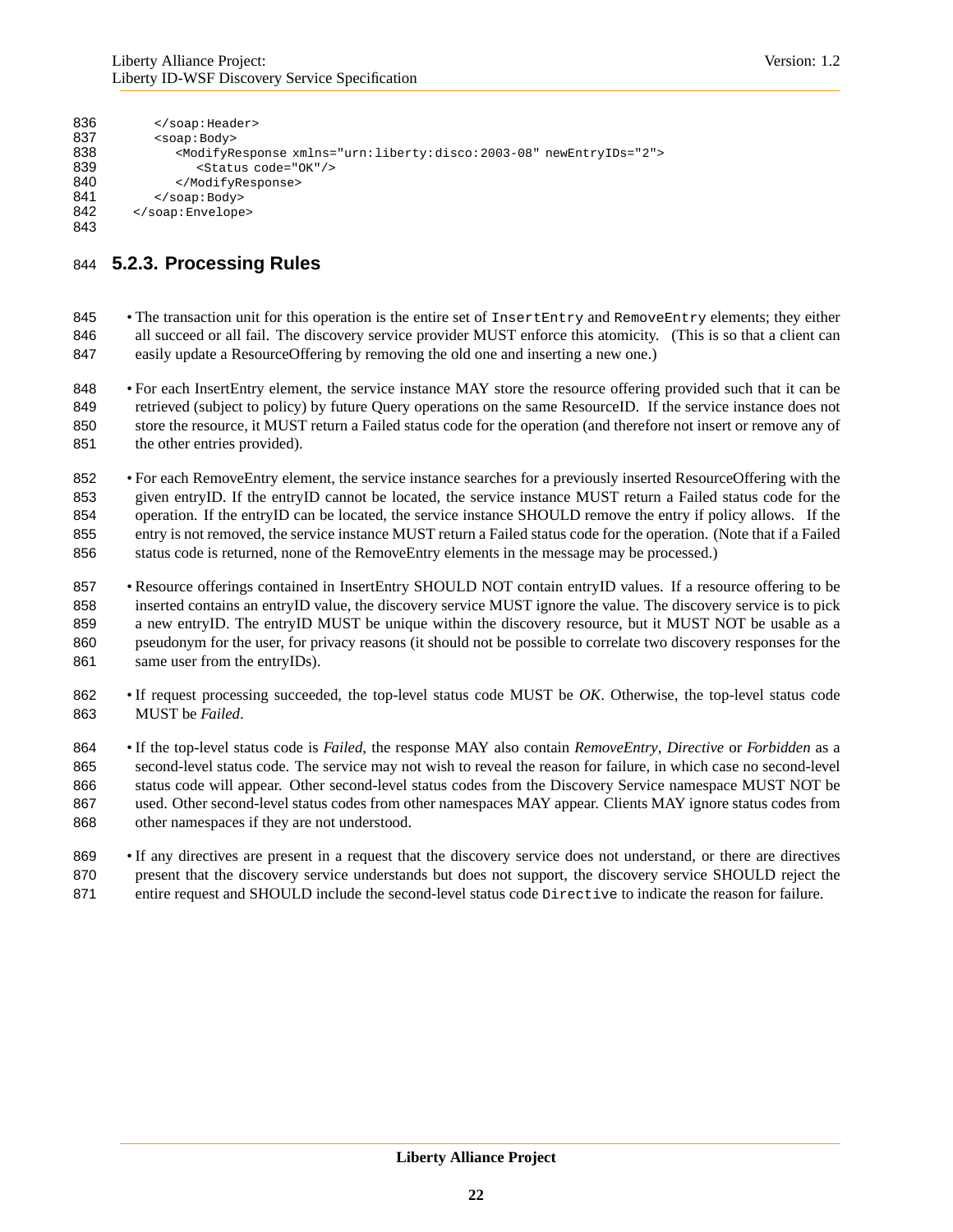# <span id="page-22-0"></span>**6. SAML AttributeDesignator for Discovery ResourceOffering**

Entities which authenticate Principals using SAML may need to discover the location of the discovery service contain-

874 ing identity services for that Principal. This can be accomplished using the existing saml: AttributeStatement mechanism. To include a ResourceOffering for a Principal's discovery service in a SAML assertion, an AttributeS-

tatement SHOULD be included according to the following rules:

- 877 The saml: AttributeName MUST be "Discovery Resource Offering".
- The saml:AttributeNamespace MUST be "urn:liberty:disco:2003-08".

879 • One or more saml: AttributeValue element MUST be included which each contain a single ResourceOffering element for the Discovery Service specified above. The discovery service must contain identity services for the Principal identified in the Subject element inside the AttributeStatement.

882 • The Resource Offering that is inside the Attribute Statement may contain CredentialRef elements referring to credentials that are necessary to access the discovery service. These IDs SHOULD resolve to an XML element contained within the SAML Advice element of the same Assertion.

885 An example AttributeStatement that might be found in a Liberty ID-FF AuthnResponse follows. Note that it does not include any credentials. If credentials are needed, they should be placed in the Advice element of the assertion containing the AttributeStatement. In this case, the Description should contain CredentialRef elements whose values

are set to the IDs of the credentials.

 $\sim$ 

| 889 |                                                                                         |
|-----|-----------------------------------------------------------------------------------------|
| 890 | <attributestatement xmlns="urn:oasis:names:tc:SAML:1.0:assertion"></attributestatement> |
| 891 | <subject></subject>                                                                     |
| 892 | <nameidentifier format="urn:liberty:iff:nameid:federated"></nameidentifier>             |
| 893 | d0COF8elJTDLmzEo                                                                        |
| 894 |                                                                                         |
| 895 |                                                                                         |
| 896 | <attribute <="" attributename="DiscoveryResourceOffering" th=""></attribute>            |
| 897 | AttributeNamespace="urn:liberty:disco:2003-08">                                         |
| 898 | <attributevalue></attributevalue>                                                       |
| 899 | <resourceoffering xmlns="urn:liberty:disco:2003-08"></resourceoffering>                 |
| 900 | <resourceid>http://example.com/disco/d0COF8elJTDLmzEo</resourceid>                      |
| 901 | <serviceinstance></serviceinstance>                                                     |
| 902 | <servicetype>urn:liberty:disco:2003-08</servicetype>                                    |
| 903 | <providerid>http://example.com/</providerid>                                            |
| 904 | <description></description>                                                             |
| 905 | <securitymechid>urn:liberty:security:2005-02:TLS:X509</securitymechid>                  |
| 906 | <securitymechid>urn:liberty:security:2003-08:TLS:null</securitymechid>                  |
| 907 | <endpoint>https://soap.example.com/</endpoint>                                          |
| 908 | <soapaction>urn:liberty:disco:2003-08</soapaction>                                      |
| 909 |                                                                                         |
| 910 |                                                                                         |
| 911 | <abstract>Discovery service</abstract>                                                  |
| 912 |                                                                                         |
| 913 |                                                                                         |
| 914 |                                                                                         |
| 915 |                                                                                         |
| 916 |                                                                                         |
|     |                                                                                         |

- In all cases, this AttributeStatement MUST carry a resource offering for the Liberty discovery service defined in this
- specification. Any other resource offerings are to be discovered by contacting the discovery service.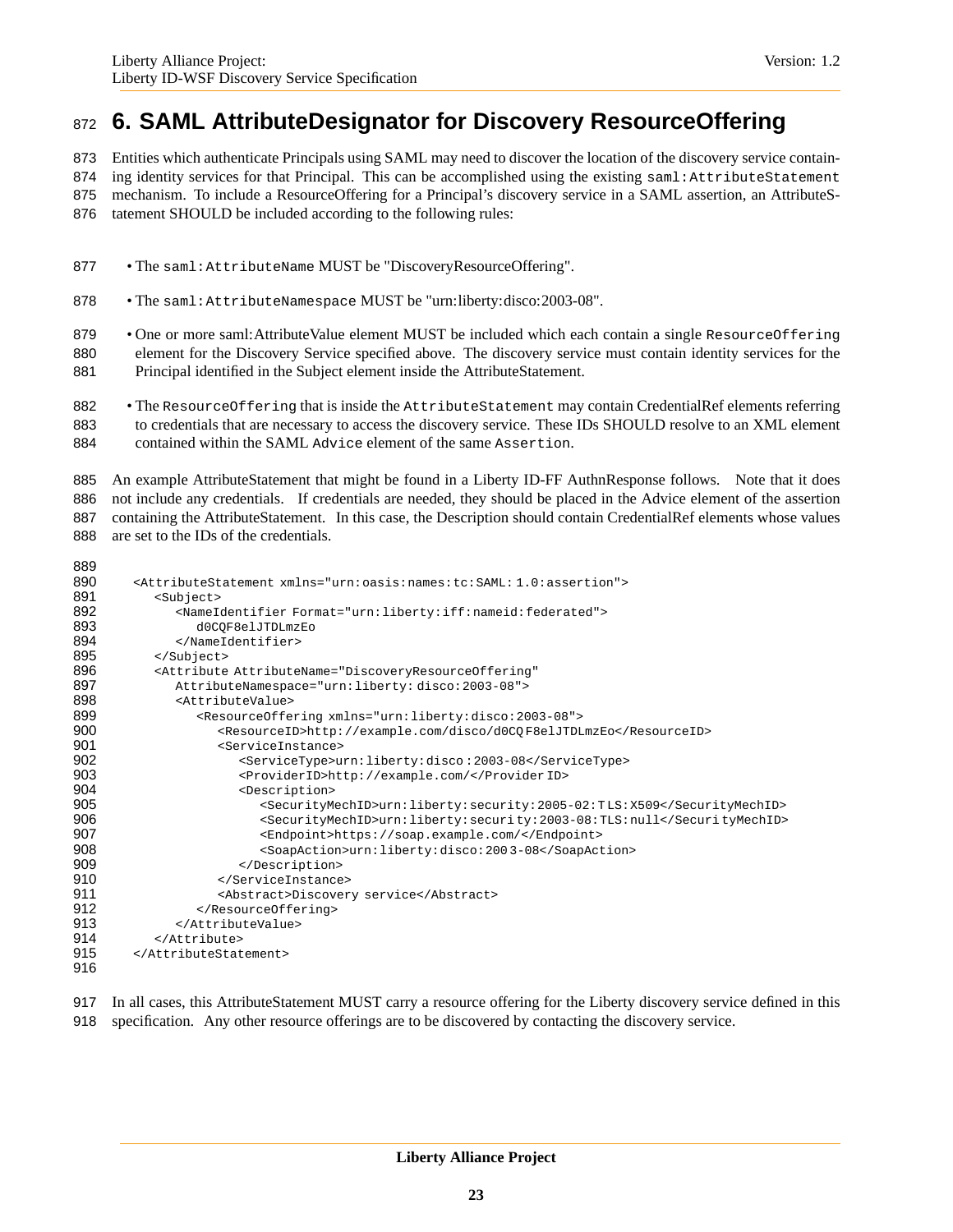# <span id="page-23-0"></span>**7. Option Value for Response Authentication**

 The service instance description provides a way for services to indicate to clients what mechanisms are necessary for the client to authenticate itself to the service via the SecurityMechID element. The SecurityMechID values defined by [\[LibertySecMech\]](#page-31-7) also indicate whether the service uses peer entity authentication (for example, server- side SSL/TLS). However, a web service client may need to know whether the service will use message authentication (that is, whether the service will sign the response message) and may not be willing to use a service which does not sign its responses.

 To avoid situations where a client requests data and then discovers it does not trust it because it is not signed, an Option value is defined: *urn:liberty:disco:2005-02:options:security-response-x509*

If a service instance always authenticates its response messages according to the "X.509v3 Certificate Message

929 Authentication" mechanism in [\[LibertySecMech\],](#page-31-7) descriptions of the service SHOULD include this option value.

Otherwise, its description MUST NOT include this option value. Clients MAY include this option value in Query

messages in order to locate only services which always authenticate their response messages. A service MAY

authenticate its response messages even if this option value was not included in its description at the discovery service.

 In case the service also supported the previous version of this specification [\[LibertySecMech11\],](#page-31-9) it should be able to register two different endpoints at the discovery service, each of them with different Options values (one according 935 to this version of the specification, another one according to the URN value specified in [\[LibertySecMech11\].](#page-31-9) This information would aid the client to determine which version of the WS-SMS specification [\(\[wss-sms-draft\]](#page-31-10) and/or [\[wss-sms\]\)](#page-31-11) is supported by the service, and the service will act accordingly, depending on the endpoint used by the client. Note that this behaviour only applies to the case when the client's request does not use message authentication mechanisms. Otherwise, it should be possible for the service to determine the version of the WS-SMS specification

940 supported by the client by simply analyzing the  $\langle$ wsse: Security> header present in the request.

 In general, it is recommended that services do not sign their responses unless they positively know that clients are able to perform message authentication and are aware of the version of the WS-SMS spec used by that client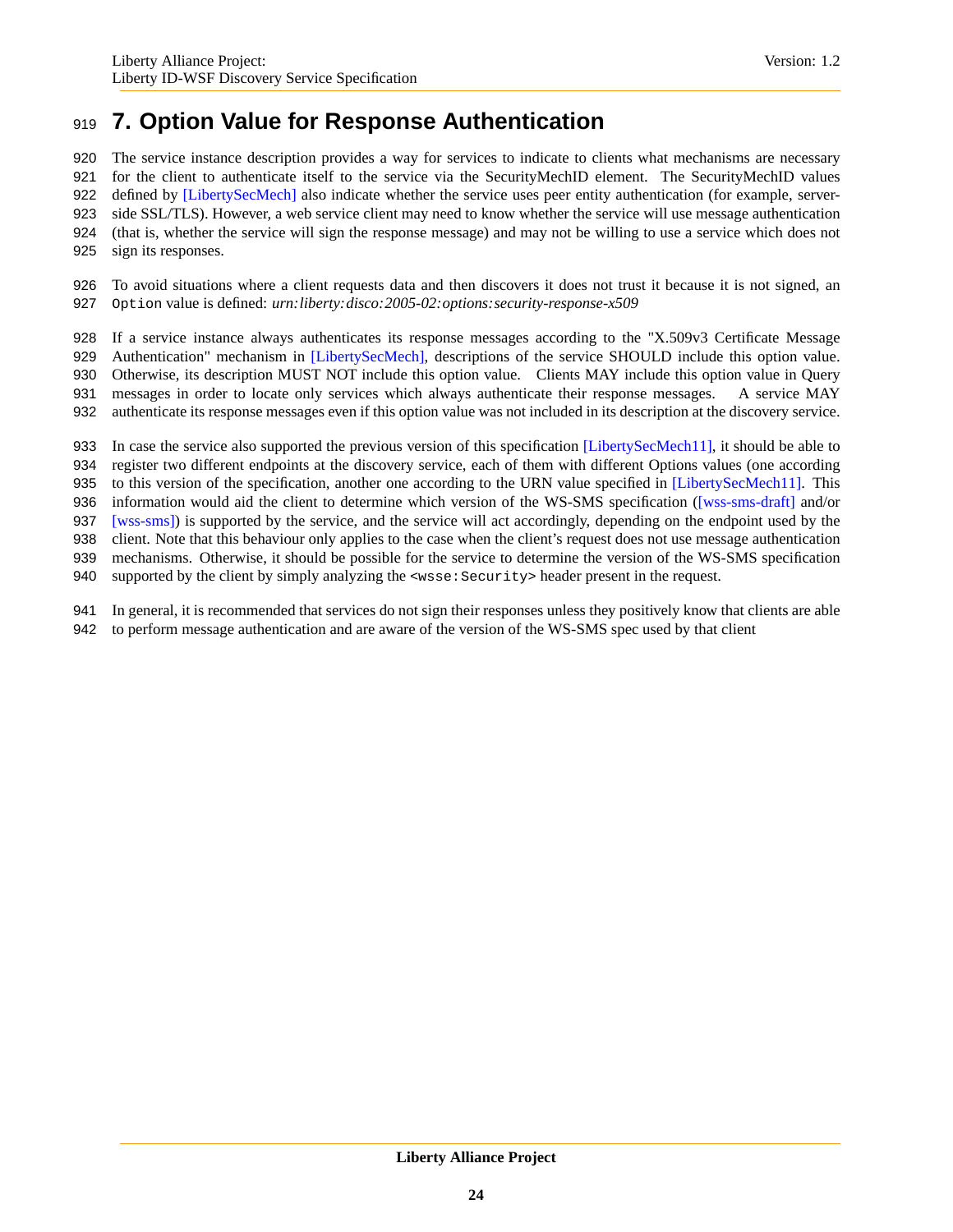# <span id="page-24-0"></span>**8. Including keys in ModifyResponse**

 Some directives from the Modify request (see [Section 5.2.1\)](#page-17-0) may cause the Discovery service instance to generate signed credentials in QueryResponse messages for the resource offerings in question. When the service instance which included the directives receives the signed credentials from a client, it needs to be able to verify the Discovery service instance's signature on the credentials. Typically the metadata (see [\[LibertyMetadata\]\)](#page-31-5) for the Discovery service instance is sufficient for such information. In certain situations, such as when the Discovery service instance is hosted on a LUAD (see [\[LibertyClientProfiles\]\)](#page-31-12), it may not be feasible to assign the LUAD a ProviderID with which to obtain metadata. However, the key material still needs to be made available to service instances which register services with the discovery service and include such directives.

 The Discovery service instance may include a ds11:Keys extension in the ModifyResponse in order to provide such keys. The Discovery service instance SHOULD NOT include the extension unless necessary (that is, in cases where 954 the Discovery service instance has no ProviderID). The Discovery service instance SHOULD include the ds11:Keys extension in ModifyResponse messages if it has no ProviderID and the Modify message included a ResourceOffering for which the Discovery service instance intends to generate signed credentials.

```
957 <!-- For use in ModifyResponse Extension field -->
958 <xs:element name="Keys" type="ds11:KeysType"/>
959 <xs:complexType name="KeysType">
960 <xs:sequence>
961 <xs:element ref="md:KeyDescriptor" minOccurs="1" maxOccurs="unbounded"/>
962 </xs:sequence>
963 </xs:complexType>
964
```
The ds11:Keys element appears as a child of the Extension element. It contains one or more KeyDescriptor elements.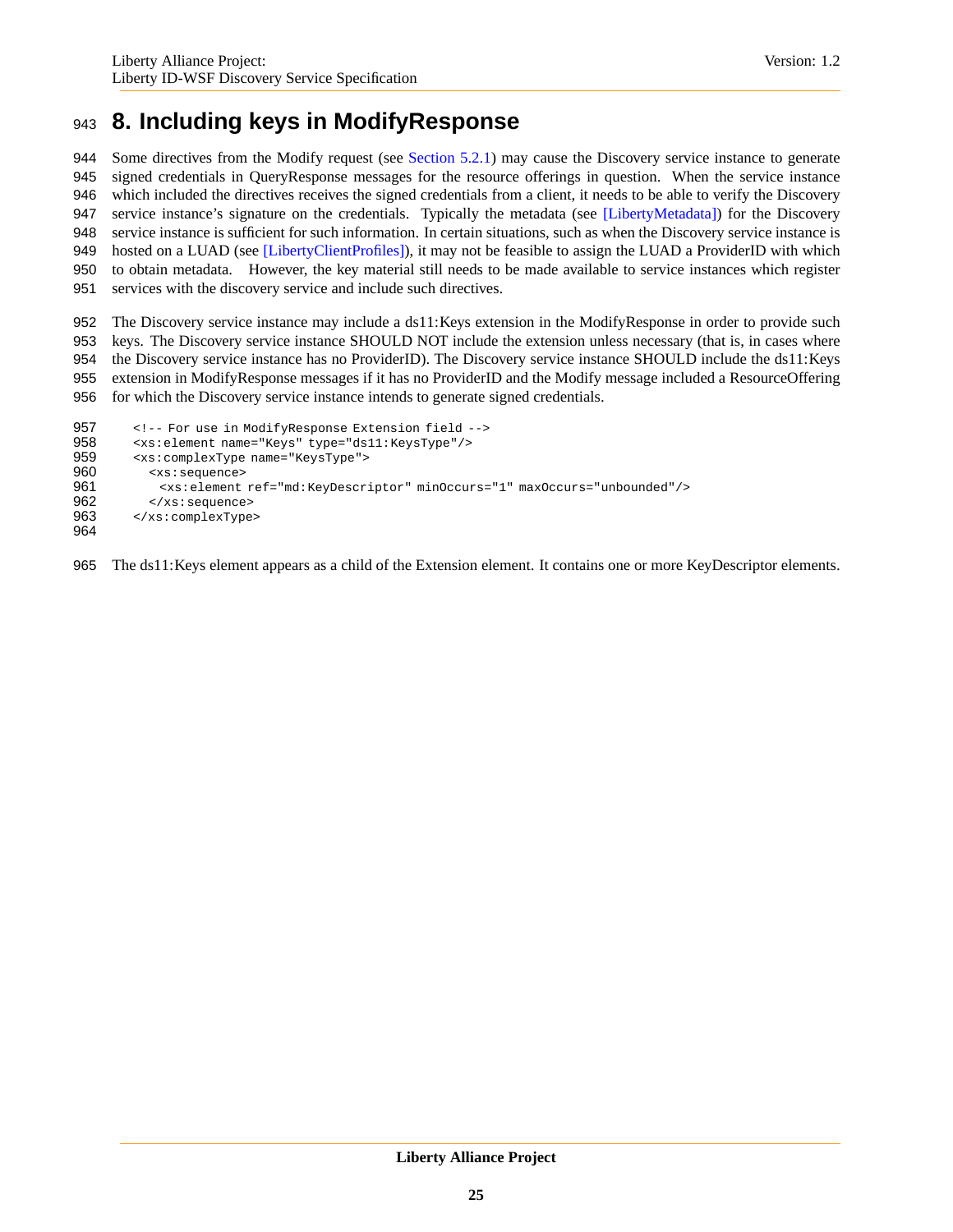### <span id="page-25-0"></span><sup>966</sup> **9. Version 1.2 Core XSD**

```
967 <?xml version="1.0" encoding="UTF-8"?>
       968 <xs:schema targetNamespace="urn:liberty:disco:2 003-08"
 969 xmlns:xs="http://www.w3.org/2001/XMLSchema"
 970 xmlns:md="urn:liberty:metadata:2003-08"<br>971 xmlns:xenc="http://www.w3.org/2001/04/x
 971 xmlns:xenc="http://www.w3.org/2001/04/xmlenc#"<br>972 xmlns="urn:liberty:disco:2003-08"
 972 xmlns="urn:liberty:disco:2003-08"<br>973 elementFormDefault="qualified"
 973 elementFormDefault="qualified"
           974 attributeFormDefault="unqualified">
 975
 976 <xs:include schemaLocation="liberty-idwsf-ut ility-v1.1.xsd"/>
 977
 978 <xs:import namespace="urn:liberty:metadata:2003-08"<br>979 schemaLocation="liberty-metadata-v1.1.xsd"/>
           979 schemaLocation="liberty-metadata-v1.1 .xsd"/>
 980
 981 <xs:import namespace="http://www.w3.org/2001/04/xmlenc#"<br>982 schemaLocation="http://www.w3.org/TR/2002/REC-xmlenc-co
 982 schemaLocation="http://www.w3.org/TR/2002/REC-xmlenc-core-20021210/xenc-s chema.xsd"/><br>983 sxs:annotation>
 983 <xs:annotation><br>984 <xs:documenta
             984 <xs:documentation>
 985
               XML Schema from Liberty Discovery Service Specification.
 987
 988 ### NOTICE ###
 989
               Copyright (c) 2004-2005 Liberty Alliance participants, see
 991 http://www.projectliberty.org/specs/idwsf _1_1_copyrights.php
 992
 993 \langle x s: documentation ><br>994 \langle x s: annotation \rangle994 </xs:annotation><br>995 <xs:element name
           995 <xs:element name="ServiceType" type="xs:anyURI"/>
 996
 997 <xs:complexType name="ResourceIDType"><br>998 <xs:simpleContent>
 998 <xs:simpleContent><br>999 <xs:extension ba
999 <xs:extension base="xs:anyURI"><br>1000 <xs:attribute name="id" type=
                   1000 <xs:attribute name="id" type="xs:ID" use="optional"/>
1001 </xs:extension><br>1002 </xs:simpleConten
1002 </xs:simpleContent><br>1003 </xs:complexType>
           1003 </xs:complexType>
1004
1005 <xs:complexType name="EncryptedResourceIDType">
             1006 <xs:sequence>
1007 <xs:element ref="xenc:EncryptedData"/><br>1008 <xs:element ref="xenc:EncryptedKey"/>
                1008 <xs:element ref="xenc:EncryptedKey"/>
1009 </xs:sequence><br>1010 </xs:complexType
           </xs:complexType>
1011
1012 <xs:element name="ResourceID" type="ResourceIDType"/>
           1013 <xs:element name="EncryptedResourceID" type="EncryptedResourceIDType"/>
1014
1015 <!--<br>1016
               if not present, equivalent to
1017 <ResourceID>urn:liberty:isf:implied-resource</ResourceID><br>1018 (see specification text for details)
               (see specification text for details)
1019 -->
1020
1021 <xs:group name="ResourceIDGroup"><br>1022 <xs:sequence>
             1022 <xs:sequence>
1023 <xs:choice minOccurs="0" maxOccurs="1"><br>1024 <xs:element ref="ResourceID"/>
                   1024 <xs:element ref="ResourceID"/>
1025 <xs:element ref="EncryptedResourceID"/>
1026 </xs:choice><br>1027 </xs:sequence>
1027 </xs:sequence><br>1028 </xs:group>
           </xs:group>
1029
1030 <xs:complexType name="DescriptionType">
1031 <xs:sequence>
```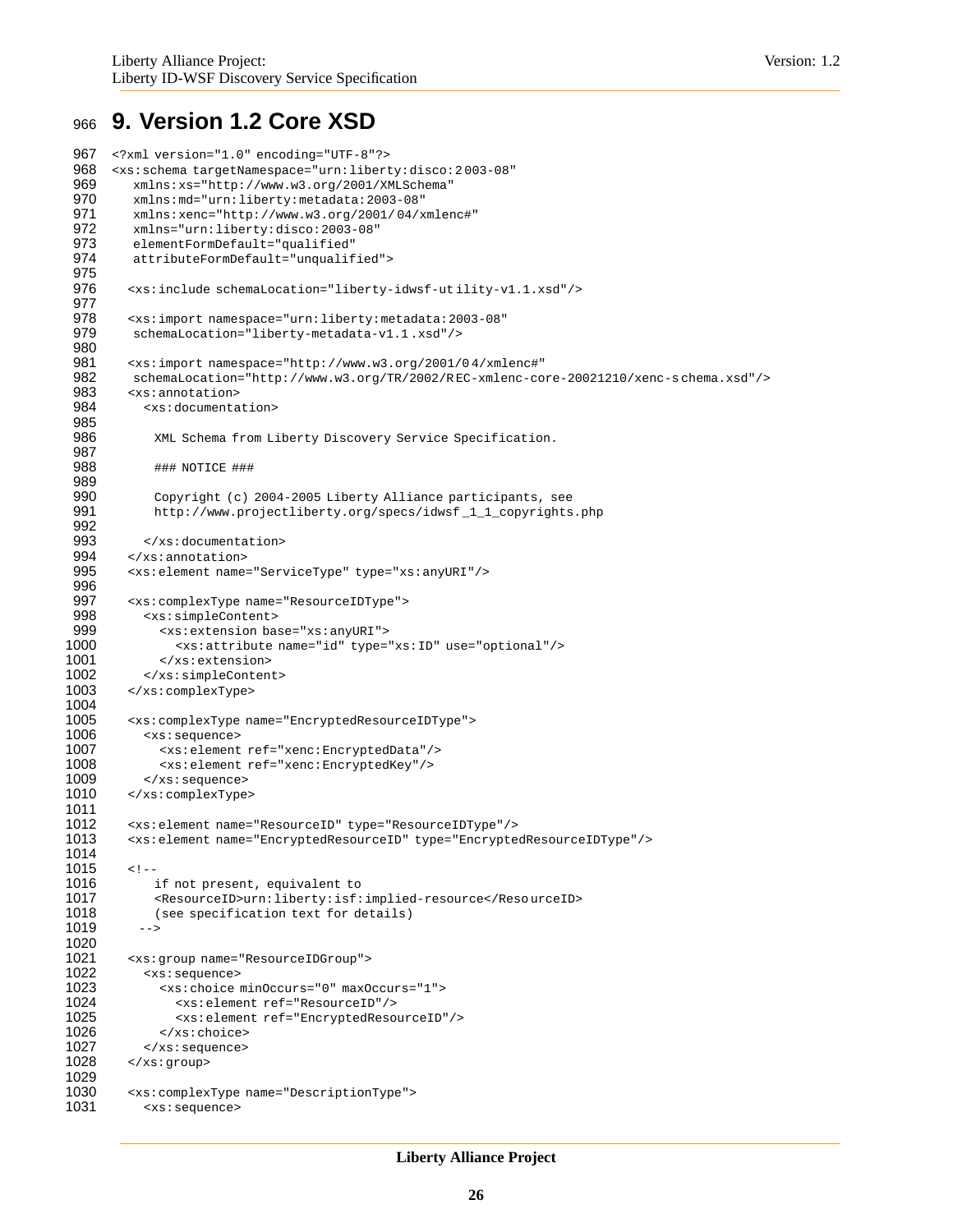```
1032 <xs:element name="SecurityMechID" type="xs:anyURI" minOccurs="1" maxOccurs="unbounded"/>
1033 <xs:element name="CredentialRef" type="xs:IDREF" minOccurs="0" maxOccurs="unbounded"/>
               1034 <xs:choice>
1035 <xs:group ref="WsdlRef"/>
1036 <xs:group ref="BriefSoapHttpDescription"/><br>1037 </xs:choice>
               </xs:choice>
1038 </xs:sequence><br>1039 <xs:attribute
1039 <xs:attribute name="id" type="xs:ID" use="optional"/><br>1040 </xs:complexType>
          1040 </xs:complexType>
1041<br>1042
         <xs: complexType name="ServiceInstanceType">
1043 <xs:sequence><br>1044 <xs:element
1044 <xs:element ref="ServiceType"/><br>1045 <xs:element name="ProviderID" t
              1045 <xs:element name="ProviderID" type="md:entityIDType"/>
1046 <xs:element name="Description" type="DescriptionType" minOccurs="1" maxOccurs="unbounded"/><br>1047 </xs:sequence>
1047 </xs:sequence><br>1048 </xs:complexType
1048 </xs:complexType><br>1049 <xs:group name="We
          <xs:group name="WsdlRef">
1050 <xs:sequence>
1051 <xs:element name="WsdlURI" type="xs:anyURI"/>
1052 <xs:element name="ServiceNameRef" type="xs:QName"/><br>1053 </xs:sequence>
            1053 </xs:sequence>
1054 < x s:group<br>1055 < x s:group n
1055 <xs:group name="BriefSoapHttpDescription">
1056 <xs:sequence><br>1057 <xs:element
              1057 <xs:element name="Endpoint" type="xs:anyURI"/>
1058 <xs:element name="SoapAction" type="xs:anyURI" minOccurs="0"/>
1059 \times x \cdot s: sequence><br>1060 \times x \cdot s : \text{aroup}1060 </xs:group><br>1061 <xs:element
         1061 <xs:element name="ResourceOffering" type="ResourceOfferingType"/>
1062 <xs:complexType name="ResourceOfferingType"><br>1063 <xs:sequence>
1063 <xs:sequence>
1064 <xs:group ref="ResourceIDGroup"/><br>1065 <xs:element name="ServiceInstance
               1065 <xs:element name="ServiceInstance" type="ServiceInstanceType"/>
1066 <xs:element ref="Options" minOccurs="0"/>
1067 <xs:element name="Abstract" type="xs:string" minOccurs="0"/>
            1068 </xs:sequence>
1069 <xs:attribute name="entryID" type="IDType" use="optional"/>
1070 </xs:complexType><br>1071 <xs:element name=
1071 <xs:element name="Options" type="OptionsType"/>
          <xs: complexType name="OptionsType">
1073 <xs:sequence>
1074 <xs:element name="Option" type="xs:anyURI" minOccurs="0" maxOccurs="unbounded"/>
1075 </xs:sequence>
          1076 </xs:complexType>
1077 <xs:element name="Query" type="QueryType"/>
1078 <xs:complexType name="QueryType"><br>1079 <xs:sequence>
1079 <xs:sequence>
1080 <xs:group ref="ResourceIDGroup"/><br>1081 <xs:element name="RequestedServic
               1081 <xs:element name="RequestedServiceType" minOccurs="0" maxOccurs="unbounded">
1082 <xs:complexType>
1083 <xs:sequence><br>1084 <xs:element
                      1084 <xs:element ref="ServiceType"/>
1085 <xs:element ref="Options" minOccurs="0"/>
1086 </xs:sequence><br>1087 </xs:complexType
1087 </xs:complexType>
1088 \langle x s : \text{element} \rangle<br>1089 \langle x s : \text{sequence} \rangle</xs:sequence>
1090 <xs:attribute name="id" type="xs:ID" use="optional"/>
1091 </xs:complexType><br>1092 <xs:element.name=
          1092 <xs:element name="QueryResponse" type="QueryResponseType"/>
1093 <xs:complexType name="QueryResponseType">
1094 <xs:sequence><br>1095 <xs:element
1095 <xs:element ref="Status"/><br>1096 <xs:element ref="Resource0
               1096 <xs:element ref="ResourceOffering" minOccurs="0" maxOccurs="unbounded"/>
1097 <xs:element name="Credentials" minOccurs="0">
1098 <xs:complexType>
```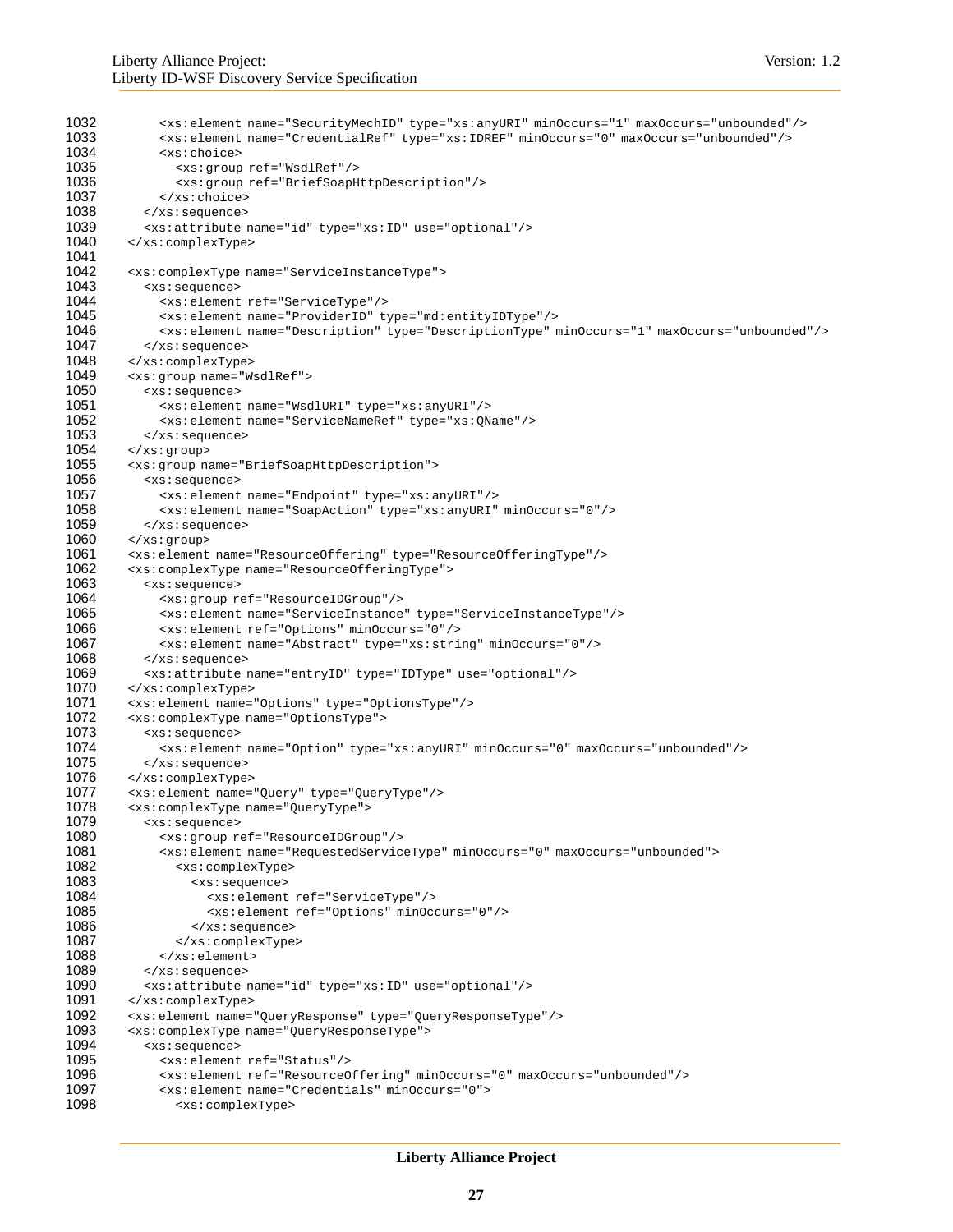```
1099 <xs:sequence><br>1100 <xs:any nam
1100 \leq xs: any namespace="##any" processContents="lax" minOccurs="0" maxOccurs="unbounded"/><br>1101 \leq xs: sequence>
                    1101 </xs:sequence>
1102 </xs:complexType><br>1103 </xs:element>
1103 </xs:element><br>1104 </xs:sequence>
             \langle xs: sequence>
1105 <xs:attribute name="id" type="xs:ID" use="optional"/><br>1106 </xs:complexType>
1106 </xs:complexType><br>1107 <xs:complexType na
1107 <xs:complexType name="InsertEntryType"><br>1108 <xs:sequence>
1108 <xs:sequence>
               1109 <xs:element ref="ResourceOffering"/>
1110 \langle x s : any name space = "##any" processContents="lax" minOccurs="0" maxOccurs="unbounded" /> 11111111 </xs:sequence><br>1112 </xs:complexType
          </xs:complexType>
1113
1114 <xs:complexType name="RemoveEntryType">
             1115 <xs:attribute name="entryID" type="IDReferenceType" use="required"/>
1116 </xs:complexType>
1117
1118 <xs:element name="Modify" type="ModifyType"/><br>1119 <xs:complexType name="ModifyType">
1119 <xs:complexType name="ModifyType"><br>1120 <xs:sequence>
            1120 <xs:sequence>
1121 <xs:group ref="ResourceIDGroup"/><br>1122 <xs:element name="InsertEntry" type
1122 <xs:element name="InsertEntry" type="InsertEntryType" minOccurs="0" maxOccurs="unbounded"/>
1123 <xs:element name="RemoveEntry" type="RemoveEntryType" minOccurs="0" maxOccurs="unbounded"/><br>1124 </xs:sequence>
             </xs:sequence>
1125 <xs:attribute name="id" type="xs:ID" use="optional"/>
1126 </xs:complexType><br>1127 <xs:complexType na
1127 <xs:complexType name="DirectiveType"><br>1128 <xs:attribute name="descriptionIDRef
           1128 <xs:attribute name="descriptionIDRefs" type="xs:IDREFS" use="optional"/>
1129 </xs:complexType><br>1130 <xs:element name=
1130 <xs:element name="AuthenticateRequester" type="DirectiveType"/>
1131 <xs:element name="AuthorizeRequester" type="DirectiveType"/>
          1132 <xs:element name="AuthenticateSessionContext" type="DirectiveType"/>
1133 <xs:element name="EncryptResourceID" type="DirectiveType"/>
1134 <xs:element name="ModifyResponse" type="ModifyResponseType"/>
          1135 <xs:complexType name="ModifyResponseType">
1136 <xs: sequence>
1137 <xs:element ref="Status"/><br>1138 <xs:element ref="Extension" min
1138 <xs:element ref="Extension" minOccurs="0" maxOccurs="1"/><br>1139 </xs:sequence>
            </xs:sequence>
1140 <xs:attribute name="id" type="xs:ID" use="optional"/>
1141 <xs:attribute name="newEntryIDs" use="optional">
1142 <xs:simpleType><br>1143 <xs:list.it.em
                 1143 <xs:list itemType="IDReferenceType"/>
1144 </xs:simpleType>
1145 </xs:attribute><br>1146 </xs:complexType>
1146     </xs:complexType><br>1147   </xs:schema>
       1/xs:schema>
1148
```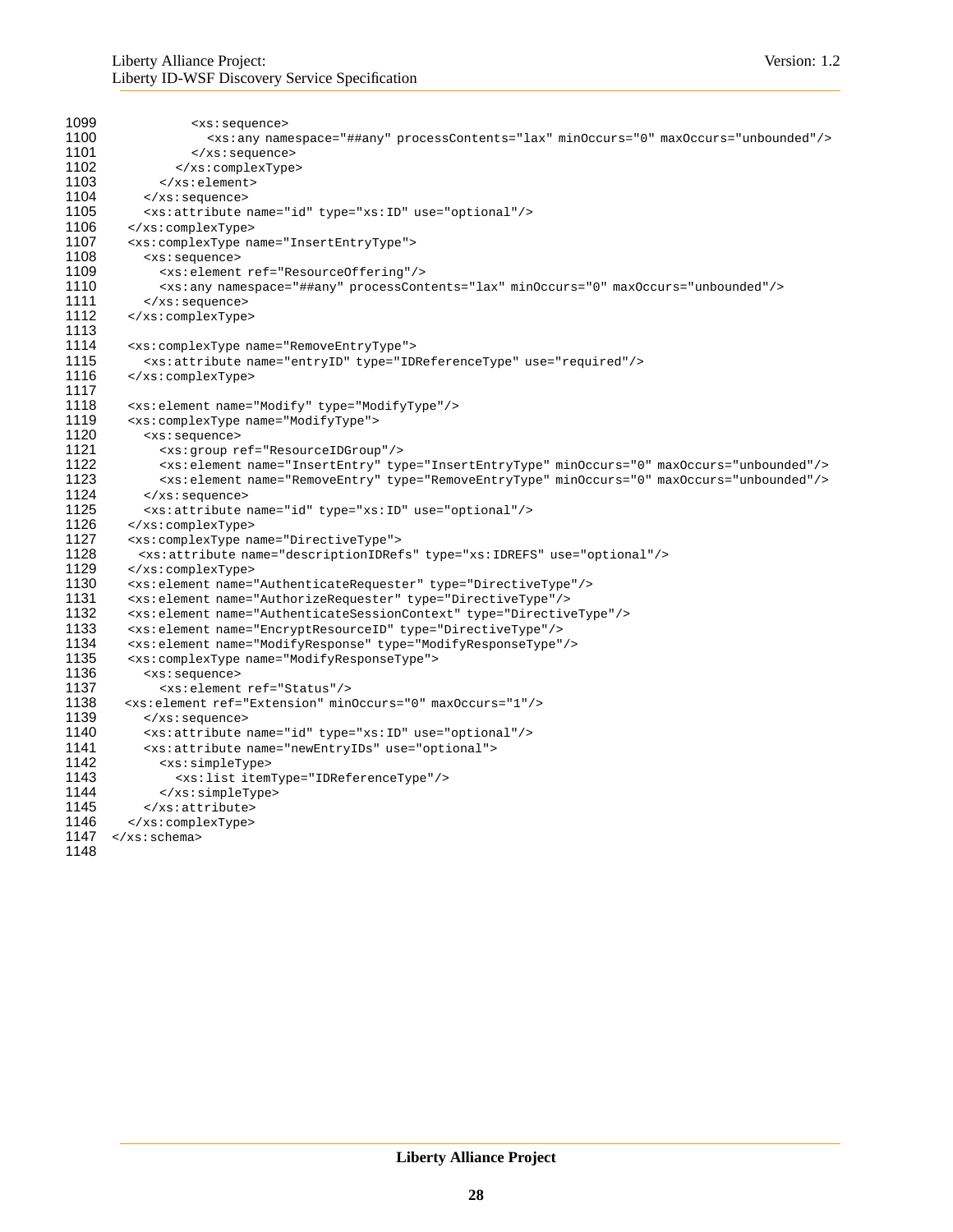# <span id="page-28-0"></span><sup>1149</sup> **10. Version 1.2 Extension XSD**

```
1150 <?xml version="1.0" encoding="UTF-8"?>
        1151 <xs:schema targetNamespace="urn:liberty:disco:2 004-04"
1152 xmlns:xs="http://www.w3.org/2001/XMLSchema"
1153 xmlns: md="urn:liberty: metadata: 2003-08"<br>1154 xmlns: ds11="urn:liberty: disco: 2004-04"
1154 xmlns:ds11="urn:liberty:disco:2004-04"<br>1155 xmlns:disco="urn:liberty:disco:2003-08
1155 xmlns:disco="urn:liberty:disco:2003-08"<br>1156 elementFormDefault="qualified"
1156 elementFormDefault="qualified"<br>1157 attributeFormDefault="unqualif
            1157 attributeFormDefault="unqualified">
1158
           1159 <xs:include schemaLocation="liberty-idwsf-u tility-v1.1.xsd"/>
1160 <xs:import namespace="urn:liberty:metadata:2003-08"
1161 schemaLocation="liberty-metadata-v1.1.xsd"/><br>1162 <xs:import namespace="urn:liberty:disco:2003-
1162 <xs:import namespace="urn:liberty:disco:2003-08"<br>1163 schemaLocation="liberty-idwsf-disco-svc-vl.2.xsc
1163 schemaLocation="liberty-idwsf-disco-svc-v1.2.xsd"/><br>1164 <xs:annotation>
1164 <xs:annotation><br>1165 <xs:documenta
              <xs:documentation>
1166
1167 XML Schema from Liberty Discovery Service Specification.
1168
                1169 ### NOTICE ###
1170
1171 Copyright (c) 2004-2005 Liberty Alliance participants, see<br>1172 http://www.projectliberty.org/specs/idwsf_1_1_copyrights
                http://www.projectliberty.org/specs/idwsf_1_1_copyrights.php
1173
1174 </xs:documentation><br>1175 </xs:annotation>
           1175 </xs:annotation>
1176 <!-- For use in ModifyResponse Extension field -->
1177 <xs:element name="Keys" type="ds11:KeysType"/><br>1178 <xs:complexType name="KeysType">
            1178 <xs:complexType name="KeysType">
1179 <xs:sequence><br>1180 <xs:element
1180 <xs:element ref="md:KeyDescriptor" minOccurs="1" maxOccurs="unbounded"/><br>1181 </xs:sequence>
               1181 </xs:sequence>
1182 </xs:complexType><br>1183 <xs:element.name=
            1183 <xs:element name="SendSingleLogOut" type="disco:DirectiveType"/>
1184 <xs:element name="GenerateBearerToken" type="disco:DirectiveType"/>
1185 \langle x s : \text{scheme}\rangle
```
1186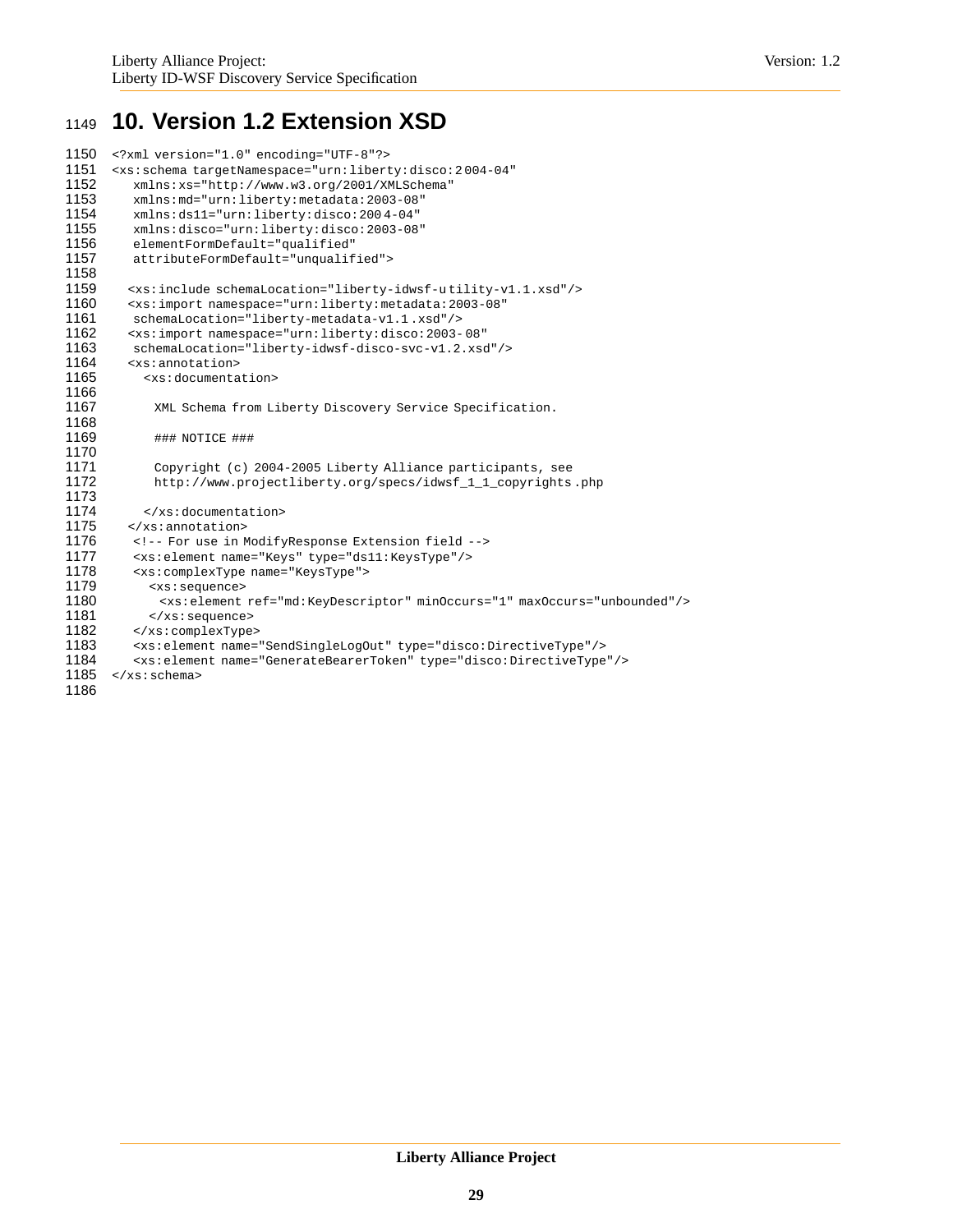### <span id="page-29-0"></span><sup>1187</sup> **11. WSDL**

```
1188 <?xml version="1.0"?>
         1189 <definitions name="disco-svc"
1190 targetNamespace="urn:liberty:disc o:2003-08"
1191 xmlns:typens="urn:liberty:disco:2003-08"<br>1192 xmlns="http://schemas.xmlsoap.org/wsdl/"
1192 xmlns="http://schemas.xmlsoap.org/wsdl/"
1193 xmlns:xsd="http://www.w3.org/2001/XMLSchema"<br>1194 xmlns:soap="http://schemas.xmlsoap.org/wsdl/
1194 xmlns:soap="http://schemas.xmlsoap.org/wsdl/soap/"<br>1195 xmlns:sb="urn:liberty:sb:2003-08"
1195 xmlns:sb="urn:liberty:sb:2003-08"<br>1196 xmlns:disco="urn:liberty:disco:20
           1196 xmlns:disco="urn:liberty:disco:2003-08">
1197
1198 <!-- Abstract WSDL for Liberty Discovery Service Specification -->
1199
               <xsd:documentation>
1201
                 XML Schema from Liberty Discovery Service Specification.
1203
                 1204 ### NOTICE ###
1205
1206 Copyright (c) 2004-2005 Liberty Alliance participants, see
1207 http://www.projectliberty.org/specs/ idwsf_1_1_copyrights.php
1208
1209 </xsd:documentation>
1210
           <types>
1212 <xsd:schema><br>1213 <xsd:import
               1213 <xsd:import schemaLocation="liberty-idwsf-disco-svc-exts-v1. 2.xsd"/>
1214 <xsd:import schemaLocation="liberty-idwsf-so ap-binding-exts-v1.2.xsd"/>
1215 <xsd:import schemaLocation="liberty-idwsf-soap-binding-v1.2.xsd"/><br>1216 </xsd:schema>
             1216 </xsd:schema>
1217 </types>
1218
1219 < message name="Query"><br>1220 < part name="body" ele
1220 \leq \leq \leq \leq \leq \leq \leq \leq \leq \leq \leq \leq \leq \leq \leq \leq \leq \leq \leq \leq \leq \leq \leq \leq \leq \leq \leq \leq \leq \leq \leq \leq \leq \leq \leq \leq 
           </message>
1222
1223 <message name="QueryResponse"><br>1224 <part name="body" element="di
1224 <part name="body" element="disco:QueryResponse"/><br>1225 </message>
           \langlemessage>
1226
1227 < message name="Modify"><br>1228 < part name="body" elem
1228 \leq \leq \leq \leq \leq \leq \leq \leq \leq \leq \leq \leq \leq \leq \leq \leq \leq \leq \leq \leq \leq \leq \leq \leq \leq \leq \leq \leq \leq \leq \leq \leq \leq \leq \leq \leq 
           </message>
1230
1231 <message name="ModifyResponse"><br>1232 <part name="body" element="dis
1232 \leq <part name="body" element="disco:ModifyResponse"/><br>1233 \leq/message>
           </message>
1234
1235 < message name="Correlation Header">
1236 < part name="Correlation" element=
1236 <part name="Correlation" element="typens:Correlation"/><br>1237 </message>
           </message>
1238
           1239 <portType name="DiscoveryPort">
1240
1241 <operation name="DiscoveryLookup"><br>1242 <input message="typens:0uery"/>
1242 <input message="typens: Query"/><br>1243 < output message="typens: QueryRe
               1243 <output message="typens:QueryResponse"/>
1244 </operation>
1245
1246 < operation name="DiscoveryUpdate"><br>1247 < input message="typens:Modify"/>
1247 <input message="typens:Modify"/><br>1248 < output message="typens:ModifyRe
1248 < output message="typens:ModifyResponse"/><br>1249 </ </ </ </ </ </ </
             </operation>
1250
1251 </portType>
1252
```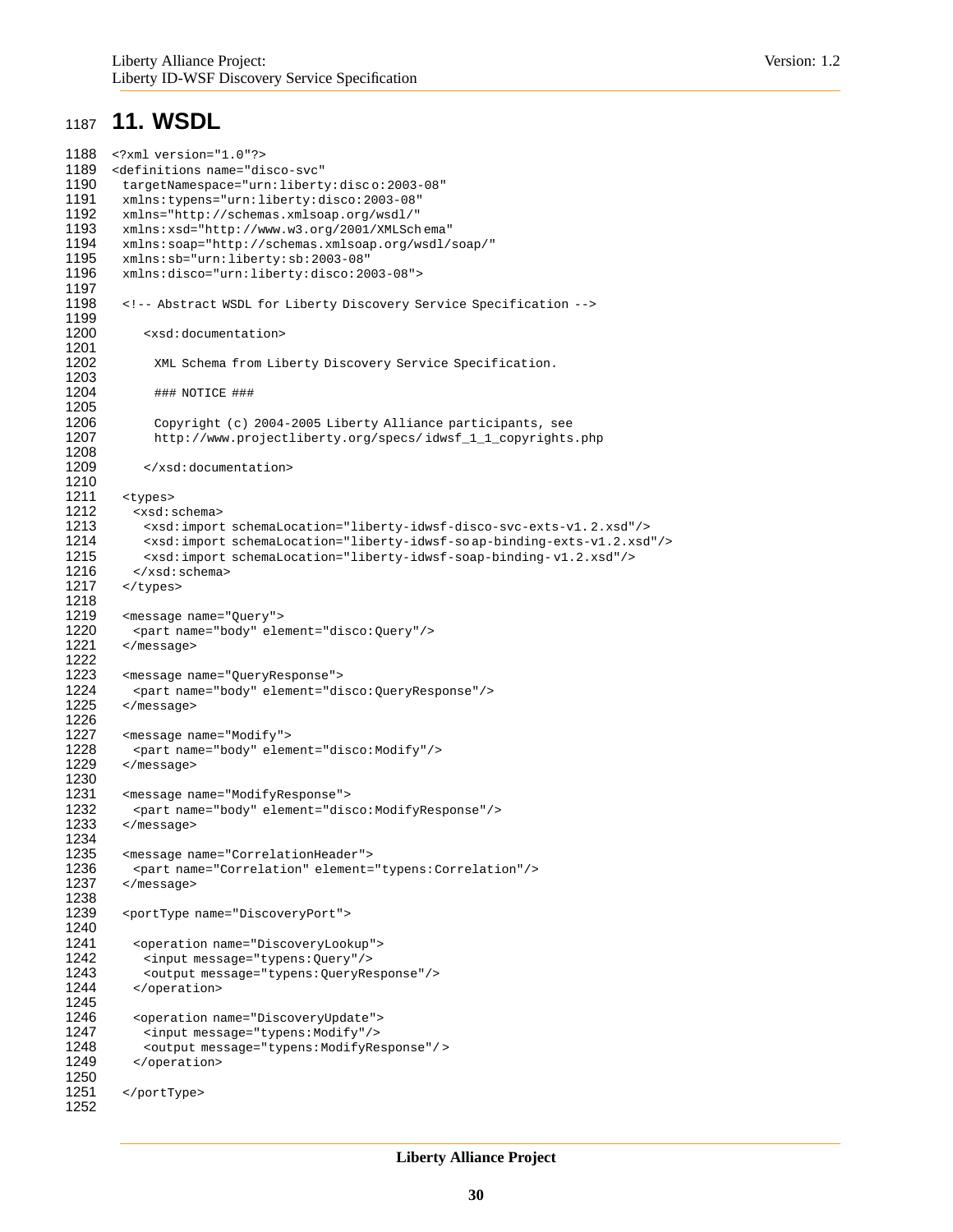```
1253 <!--<br>1254 An e
1254 An example of a binding and service that can be used with this 1255 abstract service description is provided below.
        abstract service description is provided below.
1256 -->
1257
         1258 <binding name="DiscoveryBinding" type="typens:DiscoveryPort">
1259
           1260 <soap:binding style="document" transport="http://schemas.xmlsoap .org/soap/http"/>
1261
1262 <operation name="DiscoveryLookup"><br>1263 <soap:operation soapAction="http:
            1263 <soap:operation soapAction="http://example.com/Dis coveryLookup"/>
1264
1265 <input><br>1266 <soap:
1266 <soap:header message="typens:CorrelationHeader" part="Correlation" use="literal"/><br>1267 <soap:body use="literal"/>
1267 <soap:body use="literal"/><br>1268 </input>
            1268 </input>
1269
1270 <output><br>1271 <soap:1
             1271 <soap:header message="typens:CorrelationHeader" part="Correlation" use="literal"/>
1272 <soap:body use="literal"/><br>1273 </output>
            </output>
1274
1275 </operation>
1276
1277 <operation name="DiscoveryUpdate"><br>1278 <soap:operation soapAction="http:
            1278 <soap:operation soapAction="http://example.com/DiscoveryUpdate"/>
1279
1280 <input><br>1281 <soap:
1281 <soap:header message="typens:CorrelationHeader" part="Correlation" use="literal"/><br>1282 <soap:body use="literal"/>
             1282 <soap:body use="literal"/>
1283 </input>
1284
1285 <output>
              1286 <soap:header message="typens:CorrelationHeader" part="Correlation" use="literal"/>
1287 <soap:body use="literal"/>
1288 </output>
1289
1290 </operation>
1291
         </binding>
1293
         1294 <service name="DiscoveryService">
1295
1296 <port name="DiscoveryPort" binding="typens:DiscoveryBindi ng">
1297
1298 <!-- Modify with the REAL SOAP endpoint -->
1299
            1300 <soap:address location="http://example.com/ discovery"/>
1301
           </port>
1303
1304 </service>
1305
1306 </definitions>
1307
```